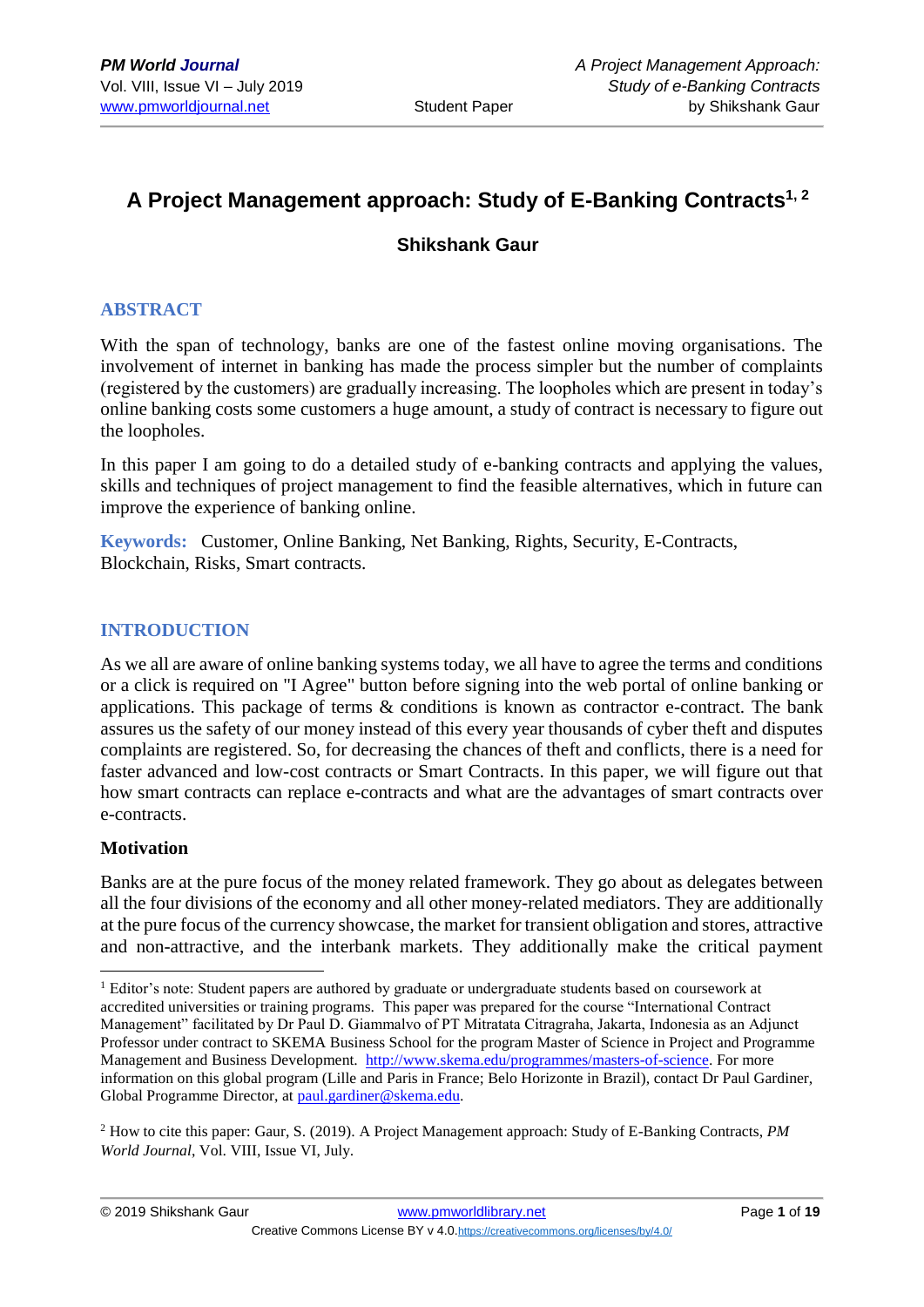framework. The banks are one of a kind in that they can create new cash (by new bank loaning), and this is so in light of the fact that money is acknowledged as the method of payment/mode of exchange: bank deposits (notes and coins make up a minor piece of the cash stock). "Along these lines, and different reasons (moral danger, for instance) banks are additionally characteristically unsteady, and require vigorous direction and supervision"<sup>3</sup>.

"A bank is characterised as a foundation whose present tasks comprise in giving loan and getting the deposit from the general population"<sup>4</sup>. As Freixas and Rochet author of Microeconomics in Banking said.

With the range of innovation, the banks began to move their business on the web. "Online banking" was first presented in the mid-1980s, the clients used to pay \$12 per month for dial-up administration which enabled them to keep up electronic chequebook registers, see account balance, exchange assets and best of all electronic creation payments"<sup>5</sup>. "web-based managing an account is an electronic payment system that empowers customers to do direct monetary exchanges on a website worked by the organisation, for example, a retail bank or virtual bank. It additionally alludes as internet banking, e-banking or virtual banking"<sup>6</sup>.

Values of project management control moving businesses on the internet and managing them. "Task the board is the use of information, attitudes, strategies and devices to project activities to meet or achieve stakeholders' expectations and needs" 7.

4 Freixas, X., Rochet, J. (2008, March). The Microeconomics of Banking. Retrieved From

<https://financelecturer.files.wordpress.com/2016/05/microeconomics-of-banking-freixas.pdf>

- <sup>5</sup> Cronin, M. (1998). Banking and Finance on the Internet. Retrieved From [https://books.google.fr/books?id=l94FEs-](https://books.google.fr/books?id=l94FEs-lMu4C&pg=PA41&lpg=PA41&dq=pronto+home+banking&source=web&ots=EANGZE3BIP&sig=stuB2zgENrZkD8BjiSKOriVABCI&hl=en&sa=X&oi=book_result&ct=result&redir_esc=y#v=onepage&q=pronto%20home%20banking&f=false)
- [lMu4C&pg=PA41&lpg=PA41&dq=pronto+home+banking&source=web&ots=EANGZE3BIP&sig=stuB2zgENrZ](https://books.google.fr/books?id=l94FEs-lMu4C&pg=PA41&lpg=PA41&dq=pronto+home+banking&source=web&ots=EANGZE3BIP&sig=stuB2zgENrZkD8BjiSKOriVABCI&hl=en&sa=X&oi=book_result&ct=result&redir_esc=y#v=onepage&q=pronto%20home%20banking&f=false) [kD8BjiSKOriVABCI&hl=en&sa=X&oi=book\\_result&ct=result&redir\\_esc=y#v=onepage&q=pronto%20home%20](https://books.google.fr/books?id=l94FEs-lMu4C&pg=PA41&lpg=PA41&dq=pronto+home+banking&source=web&ots=EANGZE3BIP&sig=stuB2zgENrZkD8BjiSKOriVABCI&hl=en&sa=X&oi=book_result&ct=result&redir_esc=y#v=onepage&q=pronto%20home%20banking&f=false) [banking&f=false](https://books.google.fr/books?id=l94FEs-lMu4C&pg=PA41&lpg=PA41&dq=pronto+home+banking&source=web&ots=EANGZE3BIP&sig=stuB2zgENrZkD8BjiSKOriVABCI&hl=en&sa=X&oi=book_result&ct=result&redir_esc=y#v=onepage&q=pronto%20home%20banking&f=false)

<sup>1</sup> 3 Faure, A. (December 2013). Banking: An Introduction. Retrieved From [https://www.researchgate.net/publication/259579344\\_Banking\\_An\\_Introduction](https://www.researchgate.net/publication/259579344_Banking_An_Introduction)

<sup>6</sup> Halder, K. (2016, February). A Study on Online Banking in India. Retrieved From <https://www.slideshare.net/KoushikHalder4/total-project-report-koushik-58895874>

<sup>7</sup> Portfolio of projects, Article01.1.2.1.07, Retrieved from

<http://www.planningplanet.com/guild/gpccar/introduction-to-managing-project-controls>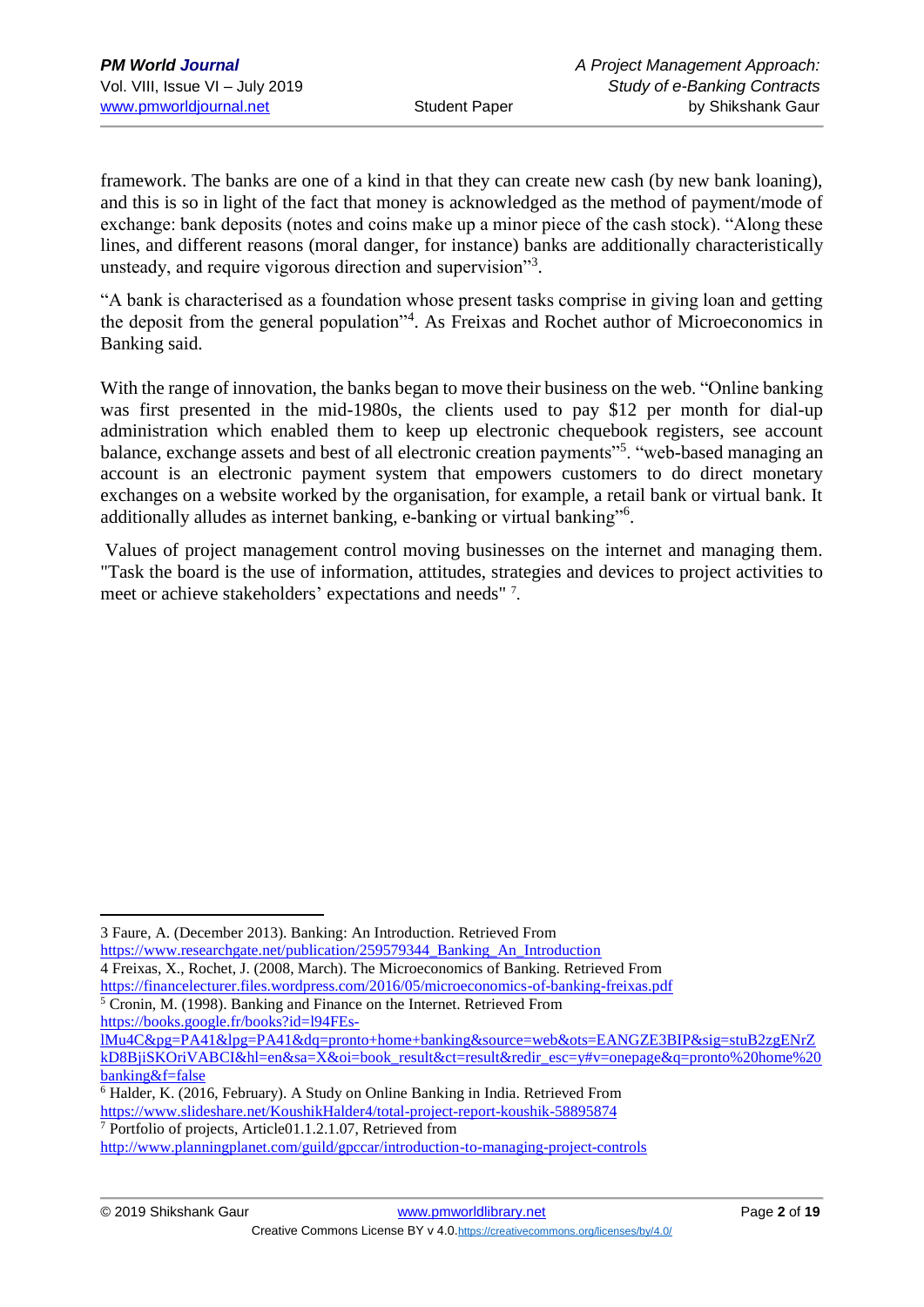|                            | <b>Definition</b>                                                                                                                                                                                                                                   | <b>Example</b>                                                                                                                                                                                                                                                                                                                                                                                                                                                                                                                                                                                           |
|----------------------------|-----------------------------------------------------------------------------------------------------------------------------------------------------------------------------------------------------------------------------------------------------|----------------------------------------------------------------------------------------------------------------------------------------------------------------------------------------------------------------------------------------------------------------------------------------------------------------------------------------------------------------------------------------------------------------------------------------------------------------------------------------------------------------------------------------------------------------------------------------------------------|
| Project                    | A project is defined to be "an<br>investment that requires a set of<br>logically linked and facilitated<br>exercises performed over a limited<br>timeframe to achieve a one of a<br>kind outcome in the help of a<br>coveted result" <sup>8</sup> . | Converting all existing traditional e-contracts into smart<br>contracts, and to ensure that all the contracts made in future<br>are smart contracts                                                                                                                                                                                                                                                                                                                                                                                                                                                      |
|                            | <b>Strategic Program: "Convey</b><br>resources and advantages that are<br>straightforwardly connected to<br>accomplishing the supporting<br>association's future state"9.                                                                           | Ensuring that customers should understand what is written<br>in a contract. Also, a bank can track project status within<br>their internal teams as well as their major external clients.                                                                                                                                                                                                                                                                                                                                                                                                                |
| Program                    | <b>Operational Program: "Convey</b><br>resources and advantages that are<br>basic to the supporting association's<br>everyday tasks" <sup>10</sup> .                                                                                                | A new system needs to be made, so skilled in-house<br>resources are required to develop contracts, as it is very<br>recent and upcoming technology; and there is a need for<br>proper personnel and systems in place to ensure the security<br>and safety of all the data.                                                                                                                                                                                                                                                                                                                               |
|                            | Multi-Project Program: Achieve<br>synergies from projects with<br>common traits such as shared<br>resources, similar clients or product<br>technology.                                                                                              | There are multiple technologies such as computer vision<br>(image recognition), natural language processing, chatbots<br>(so that users can ask questions related to their contracts<br>24/7 without talking to a human being) feeding into the<br>centrally automated contract ecosystem and they all involve<br>similar profiles such as project managers, data scientists,<br>data manager, data engineers. All these technologies are all<br>tying into one project, i.e., to enable the bank to have smart<br>contracts base system, and thus all resources can be used to<br>work across projects. |
|                            | Mega-Project: "Convey an explicit<br>advantage for the sponsoring<br>association" <sup>11.</sup>                                                                                                                                                    | A specific asset would be a powerful in-house smart<br>contract tool, something that can be used exclusively by this<br>bank to create smart contracts for their clients and<br>internal/external projects.                                                                                                                                                                                                                                                                                                                                                                                              |
|                            | <b>Informational Asset: "Controlled</b><br>by functional groups like IT,<br>engineering" <sup>12</sup>                                                                                                                                              | Secure IT environment, cloud servers, hardware servers,<br>secured laptops, software and tools.                                                                                                                                                                                                                                                                                                                                                                                                                                                                                                          |
| <b>Portfolio of Assets</b> | Human Asset: Controlled by HR                                                                                                                                                                                                                       | Project managers, IT personnel, data<br>scientists/engineers/architects, data managers, informational<br>security personnel, finance persons                                                                                                                                                                                                                                                                                                                                                                                                                                                             |
|                            | Physical Asset: "controlled by<br>either operation ("plant manager")                                                                                                                                                                                | The physical location/office of all the project team.                                                                                                                                                                                                                                                                                                                                                                                                                                                                                                                                                    |

© 2019 Shikshank Gaur [www.pmworldlibrary.net](http://www.pmworldlibrary.net/) Page **3** of **19**

<sup>8</sup> Planning Planet. (n.d.). Guild of Project Controls Compendium and Reference. Retrieved October 30, 2018, from <http://www.planningplanet.com/guild/GPCCAR-modules>

<sup>9</sup> Planning Planet. (n.d.). Guild of Project Controls Compendium and Reference. Retrieved October 30, 2018, from <http://www.planningplanet.com/guild/GPCCAR-modules>

<sup>&</sup>lt;sup>10</sup> Planning Planet. (n.d.). Guild of Project Controls Compendium and Reference. Retrieved October 30, 2018, from <http://www.planningplanet.com/guild/GPCCAR-modules>

<sup>&</sup>lt;sup>11</sup> Planning Planet. (n.d.). Guild of Project Controls Compendium and Reference. Retrieved October 30, 2018, from <http://www.planningplanet.com/guild/GPCCAR-modules>

<sup>&</sup>lt;sup>12</sup> Planning Planet. (n.d.). Guild of Project Controls Compendium and Reference. Retrieved October 30, 2018, from <http://www.planningplanet.com/guild/GPCCAR-modules>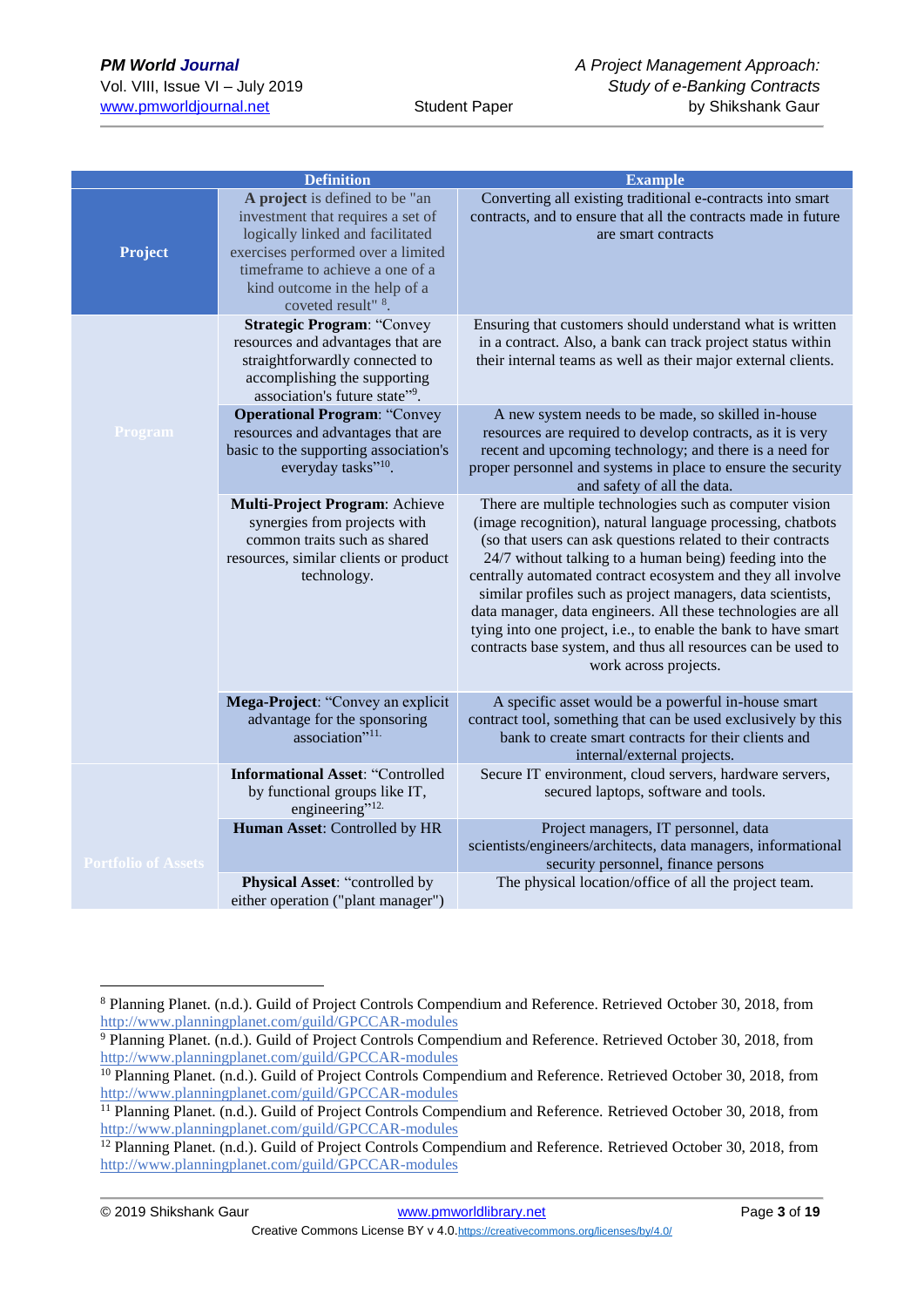1

|                             | or other functional entities such as<br>"heavy equipment shop" $13$ .                                                                                                                                                                                                                                                                                                                                             |                                                                                                                                                                                                                                                                                                                                                                                                                                                         |
|-----------------------------|-------------------------------------------------------------------------------------------------------------------------------------------------------------------------------------------------------------------------------------------------------------------------------------------------------------------------------------------------------------------------------------------------------------------|---------------------------------------------------------------------------------------------------------------------------------------------------------------------------------------------------------------------------------------------------------------------------------------------------------------------------------------------------------------------------------------------------------------------------------------------------------|
|                             | Financial Asset: "controlled by<br>accounting or finance" <sup>14.</sup>                                                                                                                                                                                                                                                                                                                                          | Budget allotted for developing the contract, payroll of the<br>employees.                                                                                                                                                                                                                                                                                                                                                                               |
|                             | <b>Intangible Asset: " Distinction</b><br>between an organisation's book<br>values and market capitalisation<br>esteem is controlled by deals and<br>marketing or advertising offices" <sup>15</sup> .                                                                                                                                                                                                            | Posing themselves as a thought leader in this tech domain by<br>conducting seminars and conferences that can be used to<br>attract new minds and to let the world know the plans that<br>the organisation has.                                                                                                                                                                                                                                          |
| <b>Portfolio of Project</b> | "Portfolio of Project is an<br>investment portfolio. The objective<br>being is to minimising the risk and<br>maximising the return. Any<br>organisation, be it owner or<br>contractor has a portfolio of assets<br>available to dedicate to projects,<br>with the objective being to develop<br>the best "mix" of projects which<br>will generate the most favourable<br>return on those "assets" <sup>16</sup> . | Our final product is a smart contract-based ecosystem, and<br>to get an ideal final product up and running multiple<br>technologies will need to be developed (different portfolios<br>of various products), but the core tech can work with just a<br>part of these side products. Even if a few non-core<br>technologies are interrupted or fail, still the core smart<br>contract product can be assembled without compromising<br>the full project. |

While logging in into any of the financial institution's websites we have to accept the terms and conditions provided by the institution which is known as a contract, "Contract is an understanding between at least two able gatherings in which an offer is made and acknowledged and each gathering advantages. The agreement can be formal, casual, composed, oral or just plain understood (By the actions of the parties)"  $17$ .

In online banking, they are termed as e-contracts. E-Contracts can be utilised as an advanced method of communication with the parties. The merchants can straightforwardly achieve the end consumer without the involvement of a third party. Contracts today are common to the point that the vast majority don't understand that they have gone into one. Did you tap on an 'I Accepted' button when you downloaded an App? Congrats! You have acknowledged the terms of an econtract without to such an extent as checking the record.

E-Contracts are a result of the requirement for speed, proficiency and simplicity. With the end goal to make an e-contract, an offer should be made by the consumer and recognised by the seller;

<sup>&</sup>lt;sup>13</sup> Planning Planet. (n.d.). Guild of Project Controls Compendium and Reference. Retrieved October 30, 2018, from <http://www.planningplanet.com/guild/GPCCAR-modules>

<sup>&</sup>lt;sup>14</sup> Planning Planet. (n.d.). Guild of Project Controls Compendium and Reference. Retrieved October 30, 2018, from <http://www.planningplanet.com/guild/GPCCAR-modules>

<sup>&</sup>lt;sup>15</sup> Planning Planet. (n.d.). Guild of Project Controls Compendium and Reference. Retrieved October 30, 2018, from <http://www.planningplanet.com/guild/GPCCAR-modules>

<sup>&</sup>lt;sup>16</sup> Planning Planet. (n.d.). Guild of Project Controls Compendium and Reference. Retrieved October 30, 2018, from <http://www.planningplanet.com/guild/GPCCAR-modules>

<sup>17</sup>Planning Planet. (n.d.). Guild of Project Controls Compendium and Reference. Retrieved (2018, November), from <http://www.planningplanet.com/guild/gpccar/managing-contracts-managing-the-contract>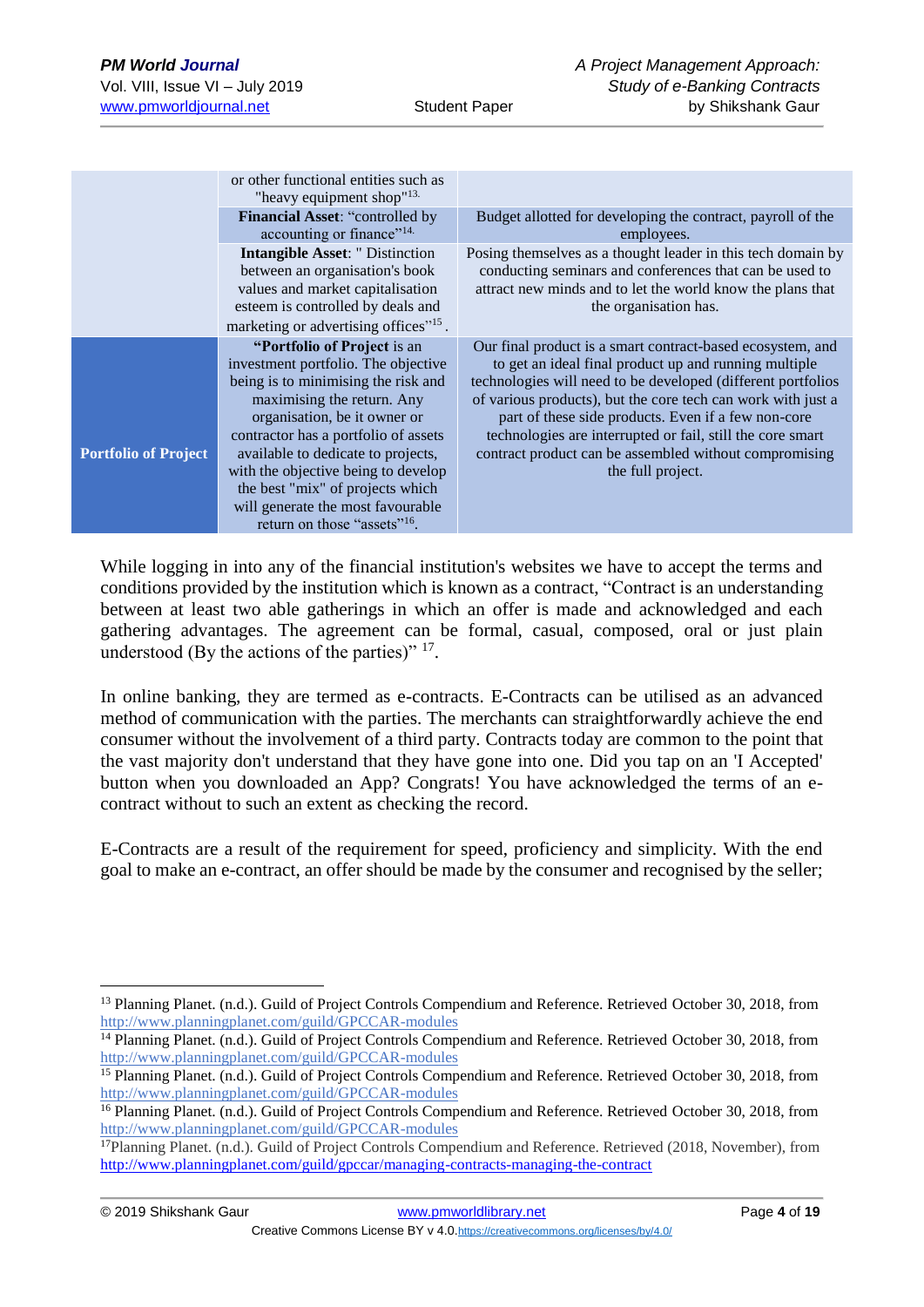a legitimate thought is included, i.e. "The two parties must profit, the parties and articles included must be inside the law, and the agreement must be unambiguous"<sup>18</sup>.

# **Problem**

1

The issue with which all banks are managing currently is cybercrime. Most banks ensure that their sites are secure, yet no bank site is safe from cybercrime and hacking. Programmers target bank sites to swipe account data. Not exclusively can large-scale fraud put you out of hundreds, maybe even thousands, of dollars, however, it can set aside an opportunity to remedy the harm, and it's assessed that just 25 per cent of digital wrongdoings is settled. "The bank used the move online as an opportunity to dump the fraud risk on the customer"19 as Ros Anderson Britain's leading expert on cybersecurity,

"In their race to give clients quicker instalment benefits, the banks have traded off security for comfort. Quicker instalments enable individuals to move noteworthy entireties in a flash, yet additionally, enable fraudsters to do likewise. The banks need to acquire a 24-hour chilling period that would mean you couldn't send a large aggregate"20 as Richard Emery another expert in this area who runs security consultancy 4Keys International.

The disputes in charges are also one of the significant problems in the banking sector. A dispute happens when a cardholder contacts their card issuing bank and requests to have their cash returned. Question is an element of the Visa and Mastercard card systems planned to shield cardholders from deceitful movement.

The debate may emerge for various reasons including:

- "Not as portrayed, where the cardholder professes to have never gotten the merchandise, or the products were substantially unique with their desires.
- Not perceived, where the cardholder has no memory of what a charge in their bank proclamation identifies with.
- Fraud, where the cardholder claims they didn't approve the buy (e.g. their card data was stolen and utilised deceitfully).
- Administrator blunder, for example, copies charging, off-base sum charged or a discount which was guaranteed yet never gotten"21.

<sup>&</sup>lt;sup>18</sup> Feelium ICO-cryptocurrency. (2018, June 12). Do you think E-Contracts and Smart Contracts are the same? Think again. Retrieved From [https://medium.com/@feelium/do-you-think-e-contracts-and](https://medium.com/@feelium/do-you-think-e-contracts-and-smart-contracts-are-the-same-think-again-61d29010f9b7)[smart-contracts-are-the-same-think-again-61d29010f9b7](https://medium.com/@feelium/do-you-think-e-contracts-and-smart-contracts-are-the-same-think-again-61d29010f9b7)

<sup>&</sup>lt;sup>19</sup> Brignall, M. (2015, November 21). So you think you are safe doing internet banking. Retrieved From <https://www.theguardian.com/money/2015/nov/21/safe-internet-banking-cyber-security-online>

<sup>20</sup> Brignall, M. (2015, November 21). So you think you are safe doing internet banking. Retrieved From [https://www.theguardian.com/money/2015/nov/21/safe-internet-banking](https://www.theguardian.com/money/2015/nov/21/safe-internet-banking-cyber-security-online)

 $21$  Stone, S. (2016, August 8). The chargeback process: Explained. Retrieved From <https://chargeback.com/chargeback-process/>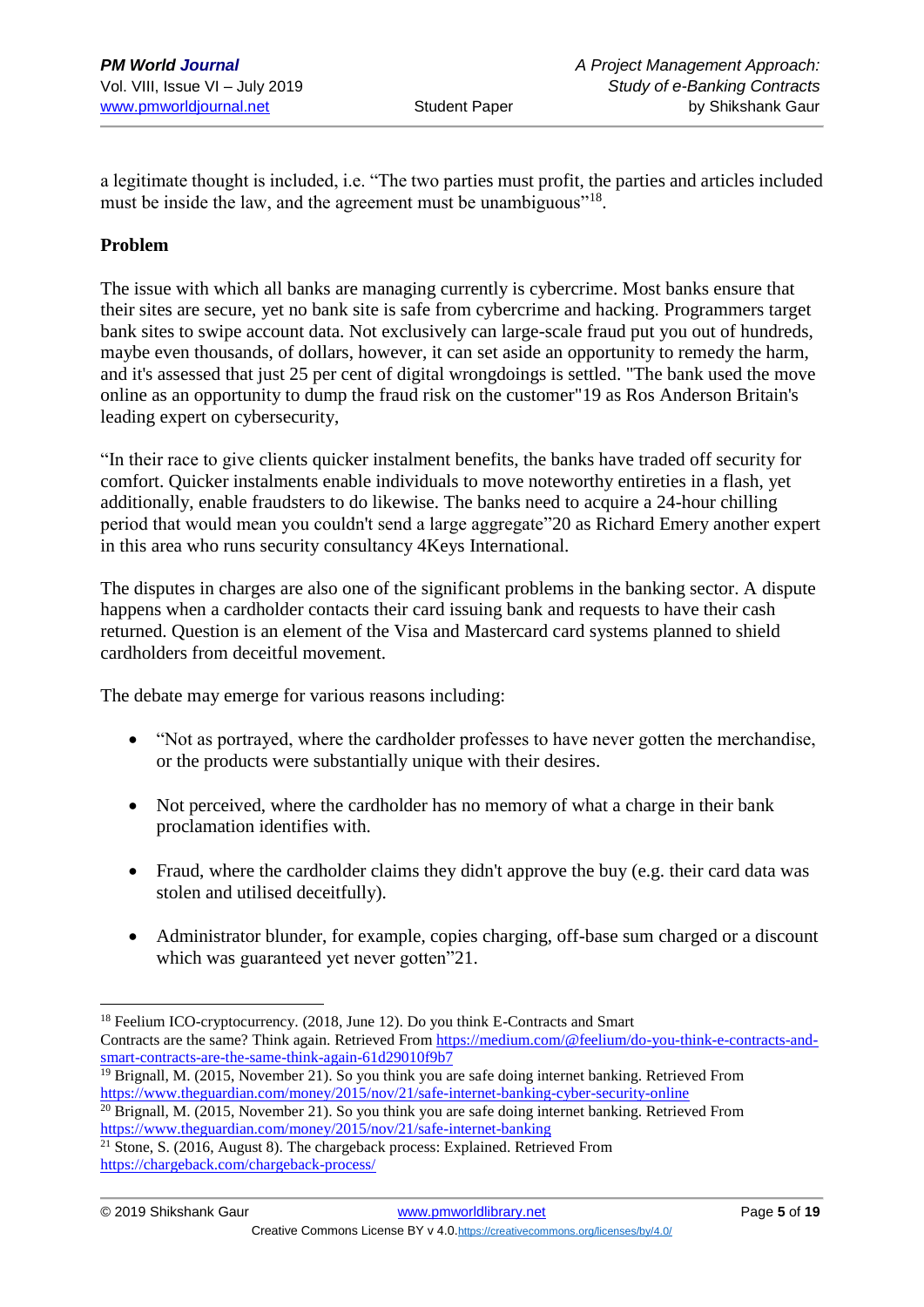

Figure 1: Fish Bone Diagram: Different causes of Flaws<sup>22</sup>.

The Root cause Analysis can be divided into four parts which are responsible for the flaws in online banking, i.e. Less cyber protection in e-contracts as compared to smart contracts, Number of card disputes is higher in e-contracts, E-contracts costs higher and online bank charges are also higher.

The motivation behind this paper is to find:

- How can smart contracts reduce the disputes?
- How can cybercrime be reduced with the help of smart contracts?
- What are the advantages of smart contracts over e-contracts?
- How can banking charges be reduced with the help of smart contracts?
- What is the future of banking with smart contracts?

# **METHODOLOGY**

# **Step 1 – Problem Statement**

The purpose of this paper is to analyse the flaws in online banking because of the e-contracts and its impacts and to give advice on the methods to stay away from these happenings.

The leading causes of disputes are as follows:

- Cybersecurity issues
- Disputes with customers
- Cost of contract

<sup>22</sup> Image made by Author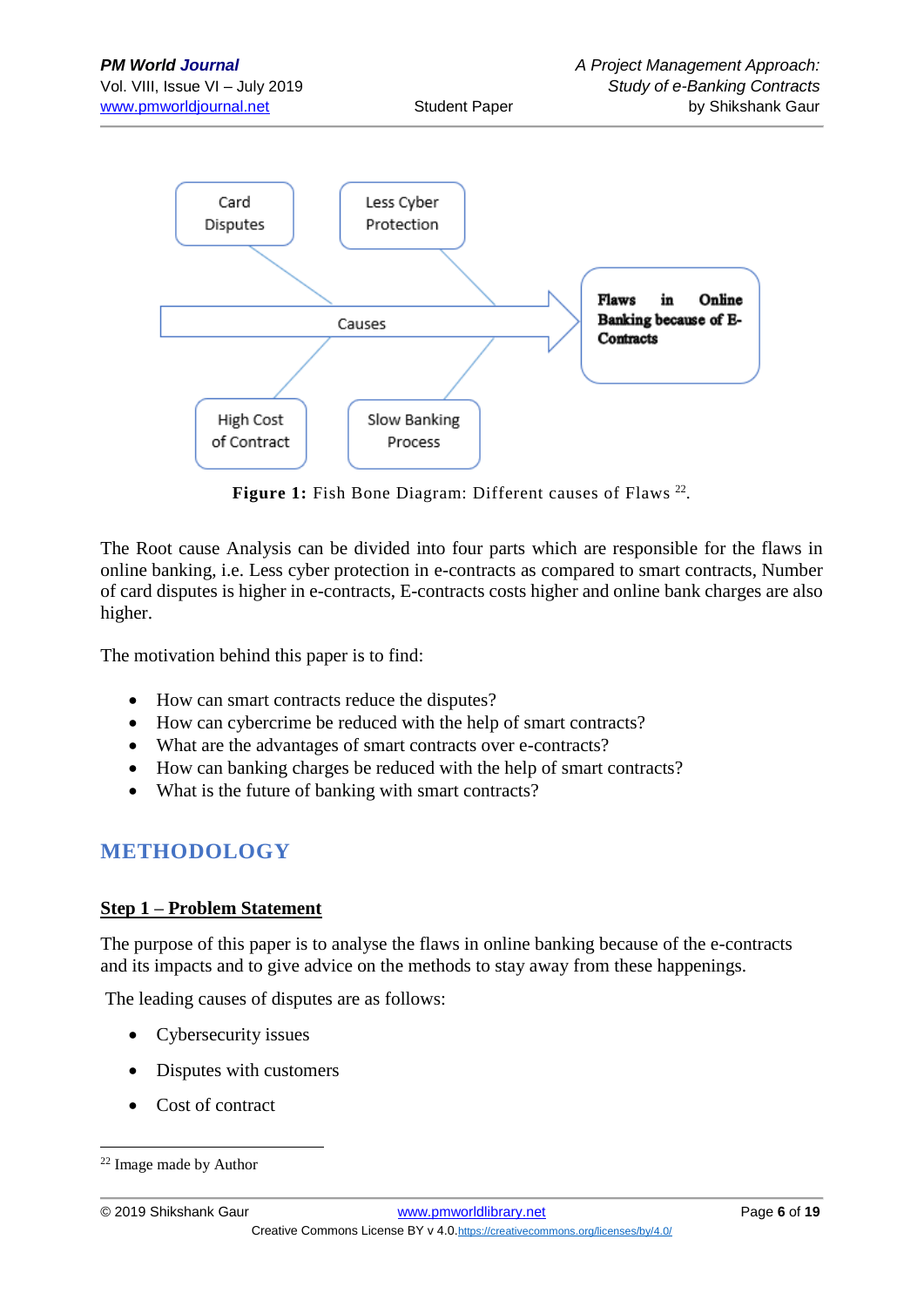• Slow Banking Process

As listed, there are four major causes of flaws in online banking, we are going to find the alternative of e-contracts so all the aspects should be covered like time, risk, output etc.

# **Step 2 – Feasible Alternatives**

To assess these problems, we should find feasible alternative solutions:

- **Involvement of Blockchain in contracts – "**It is supposed that blockchain will do to the bank what the internet did to media. We are in high demand of technology for banks which is transparent and almost untraceable"<sup>23</sup>.
- **Multichannel presence** Each customer would prefer a bank which is providing proactive banking services and payment security. "To influence people for becoming cashless banks should provide a vast variety of services"<sup>24</sup>.
- **Cost of Cash Supply – "**The cash which is available for use in ATM's and branches have been there from very far away. So, it costs the bank a lot"<sup>25</sup>.
- **Adoption of a customer-service assurance – "**It will allow banks to ensure good quality of services to customers. It will ensure that payment services are meeting a predefined service quality or not"<sup>26</sup>.

# **Step 3 – Development of Feasible Alternatives**

# **Involvement of Blockchain in contracts –**

<sup>23</sup> Iskandar, K. Booking Bug: What will blockchain mean for banks? Retrieved From <https://www.bookingbug.com/blog/what-blockchain-will-mean-for-banks/>

 $^{24}$  Bobs guide. (2014, October 28). Riskshield: connecting the dots in multi-channel fraud. Retrieved From [https://www2.deloitte.com/content/dam/Deloitte/in/Documents/financial-services/in-fs-deloitte-banking](https://www2.deloitte.com/content/dam/Deloitte/in/Documents/financial-services/in-fs-deloitte-banking-colloquium-thoughtpaper-cii.pdf)[colloquium-thoughtpaper-cii.pdf](https://www2.deloitte.com/content/dam/Deloitte/in/Documents/financial-services/in-fs-deloitte-banking-colloquium-thoughtpaper-cii.pdf)

<sup>25</sup> Mckinsey. (2018, August). Attacking the Cost of Cash. Retrieved From

<https://www.mckinsey.com/industries/financial-services/our-insights/attacking-the-cost-of-cash>

 $26$ Munusamy, J. (2010, January). Service quality delivery and its impact on customer satisfaction in the banking sector in Malaysia. Retrieved From

[https://www.researchgate.net/publication/303238622\\_Service\\_quality\\_delivery\\_and\\_its\\_impact\\_on\\_customer\\_satis](https://www.researchgate.net/publication/303238622_Service_quality_delivery_and_its_impact_on_customer_satisfaction_in_the_banking_sector_in_Malaysia) [faction\\_in\\_the\\_banking\\_sector\\_in\\_Malaysia](https://www.researchgate.net/publication/303238622_Service_quality_delivery_and_its_impact_on_customer_satisfaction_in_the_banking_sector_in_Malaysia)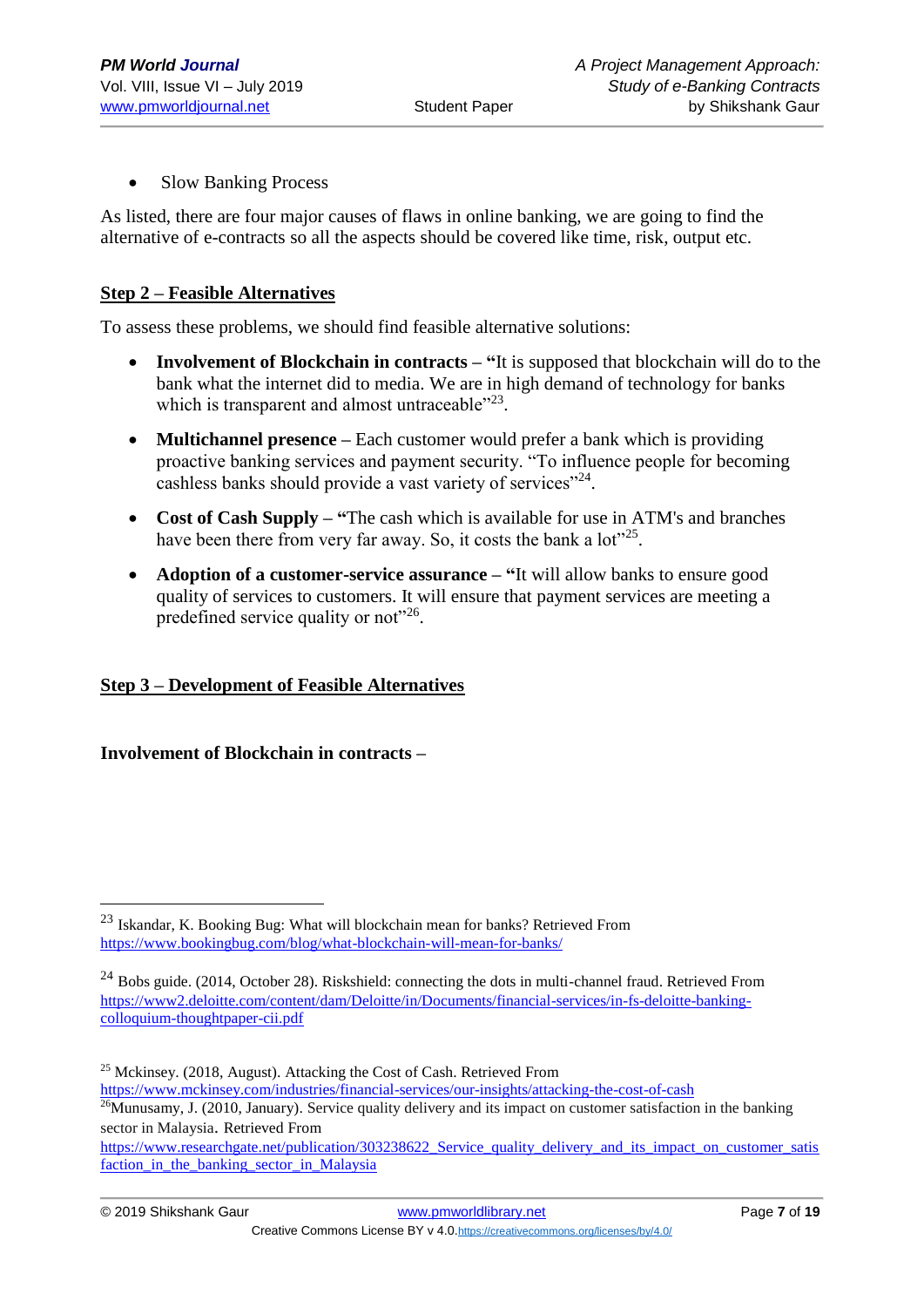

Figure 2: "How a blockchain works"<sup>27</sup>.

When you utilize blockchain for smart contracts you can disregard the disturbing flaws which were in the customary contract, for example, their issuance is tedious and wasteful, they are anything but difficult to fashion and crush, Human factor assumes a significant job in their requirement: individuals sign contracts and screen whether every one of the conditions are being satisfied. However, the issue is that people are not as mindful and earnest as machines are – they commit errors and break guarantees. "Keen contracts are programming, codes that incorporate guidelines and punishments around an understanding as customer contracts do, yet when the conditions are satisfied the savvy contract is implemented naturally"<sup>28</sup>.

"Blockchain is an innovation that utilises conveyed databases, math and cryptography to record exchanges. Consider it a framework made out of numerous mammoth bookkeeping record databases all adjusted with same exchange data. Each new money-related exchange gets replicated or stacked in an arrangement like Lego squares. This implies it is difficult to hack since it is important to hack a great many databases"<sup>29</sup>.

```
28 Smart Contracts. (2018, February 10). How to use smart contracts in banking. Retrieved From 
https://nulltx.com/how-to-use-smart-contracts-in-banking/
```

```
<sup>29</sup> Iskandar, K. Booking Bug: What will blockchain mean for banks? Retrieved From
https://www.bookingbug.com/blog/what-blockchain-will-mean-for-banks/
```
<sup>&</sup>lt;sup>27</sup> Hutt, R. (2016, June 17). World Economy Forum: All you need to know about blockchains. Retrieved From <https://www.weforum.org/agenda/2016/06/blockchain-explained-simply/>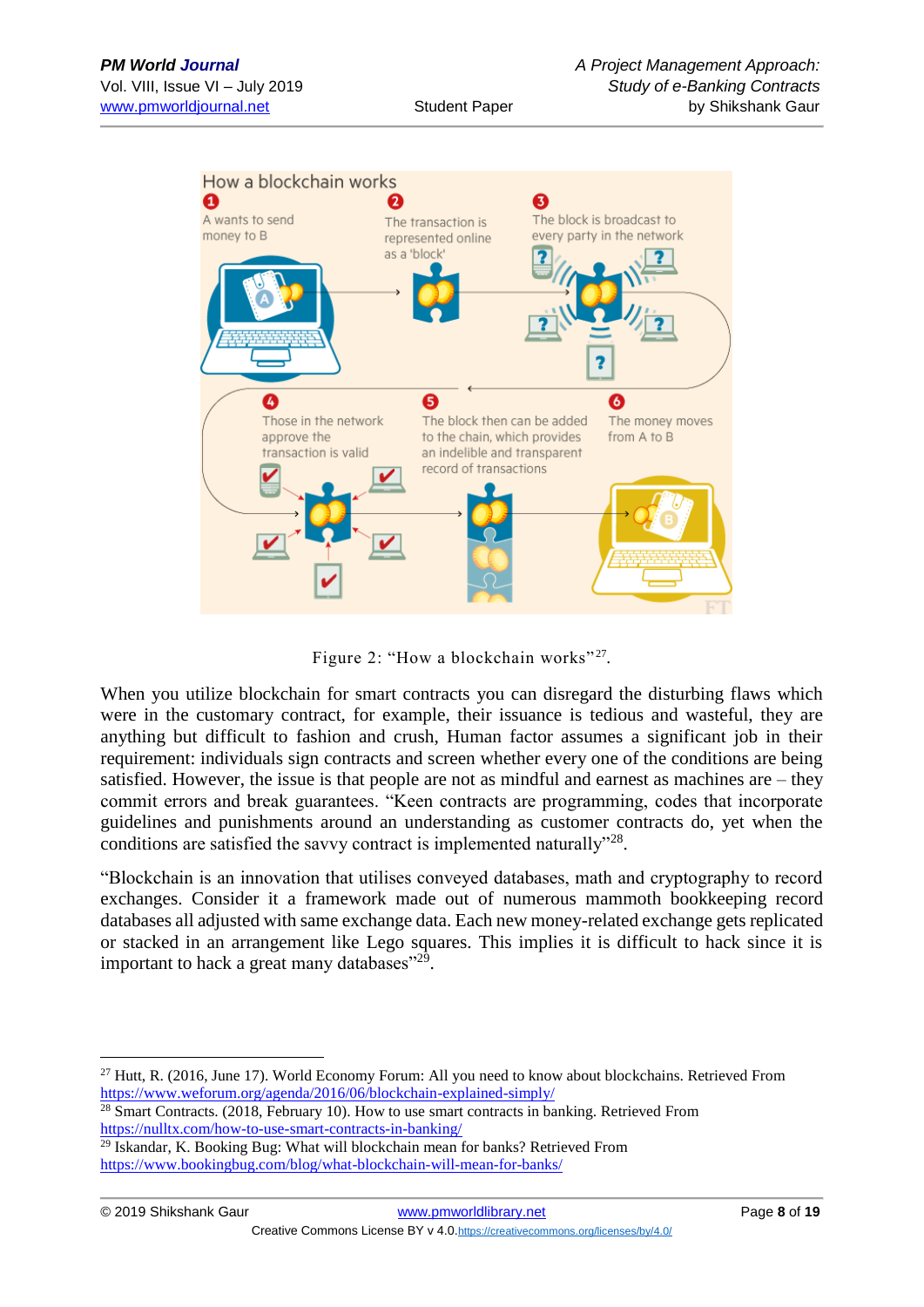# **Multichannel Presence –**



Figure 3: "Multichannel presence of a payment bank"<sup>30</sup>.

The small payments bank unlike Small Finance Banks, cannot extend loans, yet they pay interest. Making customers switch over from full-service banks to a limited set of offerings is challenge Payment banks need to address. As avenues to earn are limited, to be viable, they would have to be technology led and innovative. Solutions need to be structured around moving toward a cashless economy. "They will also have to look at asset-light business models. PB's will have to position themselves to broadly three kinds of customers: the tech-savvy young ones, who are likely to welcome proactive banking services and a secure payment platform; the lower income financially excluded, who deals in cash and is looking for basic banking services on mobile; and to the financially included, although digitally, non-savvy customer<sup>31</sup>. This implies presence via a digital and branch platform to cater to different sets of customers, till the time technology adoption increases significantly. "To be successful, they will have to innovate and gain significant market share. They will have to look at providing proactive banking services—use of cloud for

<sup>30</sup> Deloitte. Banking on the Future: vision 2020. Retrieved From [https://www2.deloitte.com/content/dam/Deloitte/in/Documents/financial-services/in-fs-deloitte-banking](https://www2.deloitte.com/content/dam/Deloitte/in/Documents/financial-services/in-fs-deloitte-banking-colloquium-thoughtpaper-cii.pdf)[colloquium-thoughtpaper-cii.pdf](https://www2.deloitte.com/content/dam/Deloitte/in/Documents/financial-services/in-fs-deloitte-banking-colloquium-thoughtpaper-cii.pdf)

<sup>&</sup>lt;sup>31</sup> Deloitte. Banking on the Future: vision 2020. Retrieved From [https://www2.deloitte.com/content/dam/Deloitte/in/Documents/financial-services/in-fs-deloitte-banking](https://www2.deloitte.com/content/dam/Deloitte/in/Documents/financial-services/in-fs-deloitte-banking-colloquium-thoughtpaper-cii.pdf)[colloquium-thoughtpaper-cii.pdf](https://www2.deloitte.com/content/dam/Deloitte/in/Documents/financial-services/in-fs-deloitte-banking-colloquium-thoughtpaper-cii.pdf)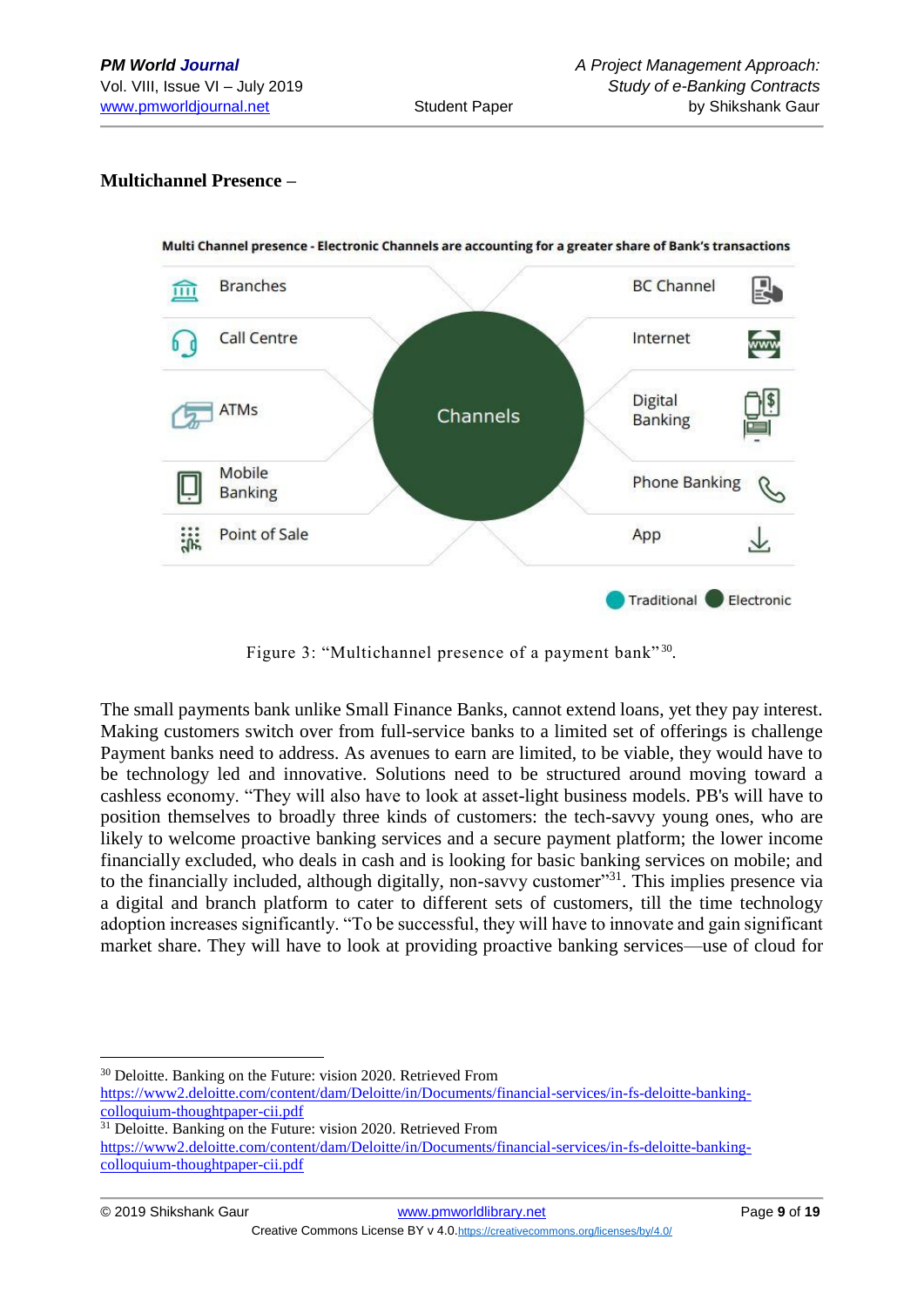services such as storage of receipts, data analytics for generating insights, social interactions, tools for budgeting, user experience, and customised offers based on location and transaction history"<sup>32</sup>.

## **Cost of Cash Supply** –

Retail banks work probably the biggest, most perplexing and most secure supply chains on the planet, transporting and putting away money crosswise over a large number of areas consistently. The expense of working these supply affixes reaches out to spending on all the hardware and administrations required to process and appropriate money all through the bank's network– from the national bank through to branches/ATMs and eventually to clients. These expenses are high and becoming because of two principal drivers: the rising interest for money and the expanding utilisation of more mind-boggling innovation over the production network.



Figure 4: "Overall cash demand management"33.

#### **Adoption of a customer-service assurance-**

#### **Quality assurance step one: Plan**

<u>.</u>

Establish goals by defining the business's version of quality and determining how you can [achieve it through measurable objectives.](https://wellsfargoworks.com/grow/video/strategies-for-improving-business-processes) Create steps that will help you achieve these

<sup>&</sup>lt;sup>32</sup> Deloitte. Banking on the Future: vision 2020. Retrieved From [https://www2.deloitte.com/content/dam/Deloitte/in/Documents/financial-services/in-fs-deloitte-banking](https://www2.deloitte.com/content/dam/Deloitte/in/Documents/financial-services/in-fs-deloitte-banking-colloquium-thoughtpaper-cii.pdf)[colloquium-thoughtpaper-cii.pdf](https://www2.deloitte.com/content/dam/Deloitte/in/Documents/financial-services/in-fs-deloitte-banking-colloquium-thoughtpaper-cii.pdf)

<sup>&</sup>lt;sup>33</sup> Deloitte. Optimising the Retail Bank Supply Chain. Retrieved From [https://www2.deloitte.com/content/dam/Deloitte/global/Documents/Financial-Services/gx-fsi-ca-optimizing-the](https://www2.deloitte.com/content/dam/Deloitte/global/Documents/Financial-Services/gx-fsi-ca-optimizing-the-retail-bank-supply-chain-2013-10.pdf)[retail-bank-supply-chain-2013-10.pdf](https://www2.deloitte.com/content/dam/Deloitte/global/Documents/Financial-Services/gx-fsi-ca-optimizing-the-retail-bank-supply-chain-2013-10.pdf)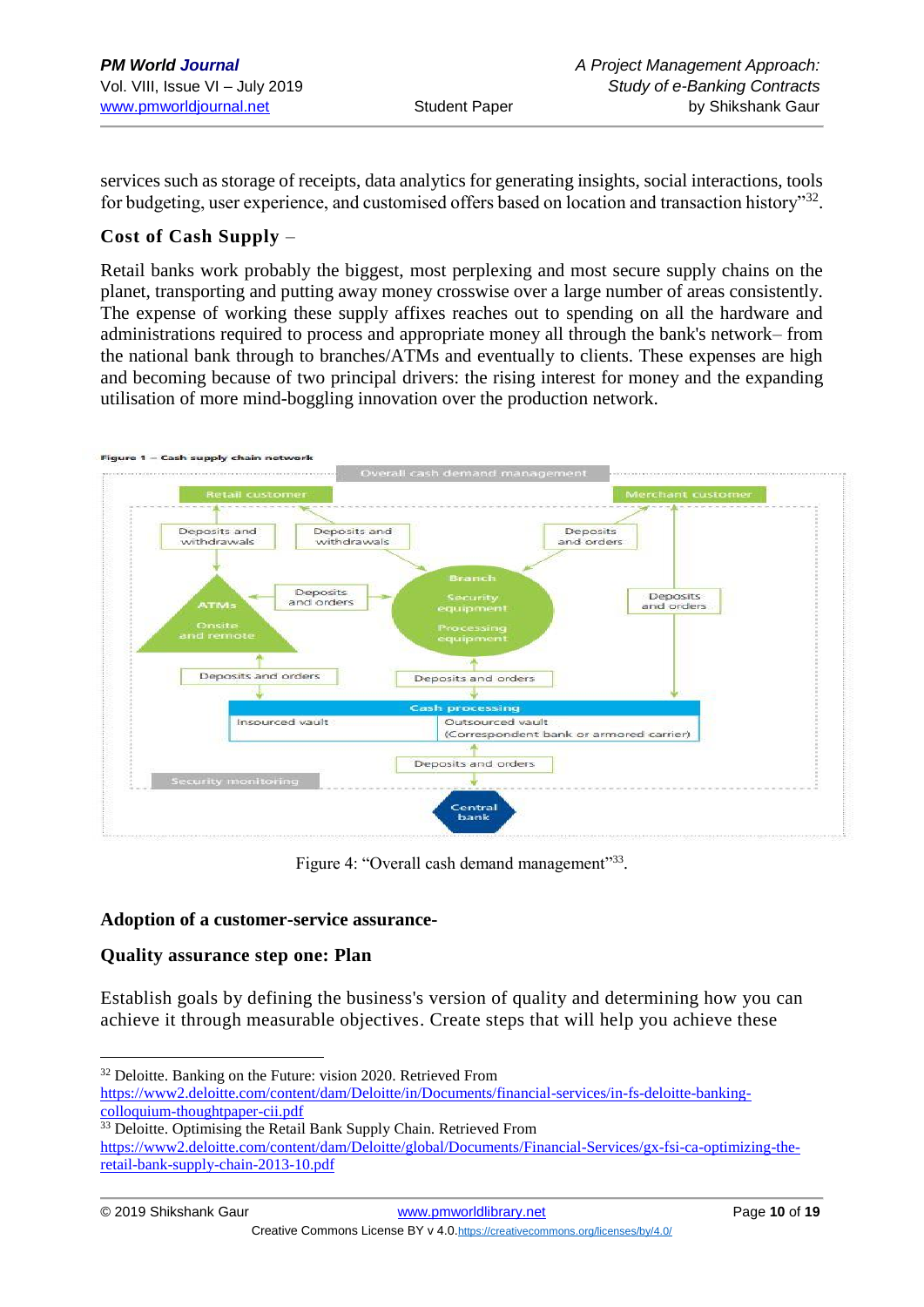objectives, for example, changing a material that goes into your item or setting a course of events for reacting to a client request.

# **Quality affirmation stage two: Do**

Actualise the methods in the past "plan" step. Ensure staff is avant-garde on your new working norms. Train representatives on their particular obligations, and make a handbook that illuminates your QA objectives and strategies.

## **Quality confirmation stage three: Check**

Measure the accomplishment of your new framework. Contrast your representatives' activities with your objectives. Did results meet your meaning of value? What methods miss the mark concerning meeting your targets? Much of the time analyse the outcome of your QA program.

#### **Quality assurance step four: Act**

Re-evaluate your procedures if your results from the "check" step require changes. Improve your operating standards, and communicate any changes to your staff. Update your handbook or manual. This four-step process can be repeated"<sup>34</sup>.

## **Step 4 – Selection of Criteria**

<u>.</u>

To accept one of the alternatives, it has to have at least one positive attribute (green colour on the chart) that gives to the non-profit a positive outcome or benefit in choosing this option. (MADM)

To better compare those feasible alternatives, we will choose nine attributes to help us to examine those alternatives found between them. They are:

- Time Management Here, the management of time refers to "the speed of banking and solution to the disputes of customers"35.
- Risk Risk here refers to the "mishappenings while banking online such as cyber threat, data breaches etc."36.
- Cost "How much effect is there on banking cost due to the alternative. Does this alternative increase or decrease the cost of banking which is paid by customer"<sup>37</sup>.

<sup>34</sup> Wells Fargo Works. (2017, January 20). Creating a quality assurance plan. Retrieved From <https://wellsfargoworks.com/marketing/article/creating-a-quality-assurance-plan>

<sup>&</sup>lt;sup>35</sup> Zaidi, U. (2015, January). Time Management and Professional Stress among Bank Managers: A Correlational Study. Retrieved Fro[m https://pdfs.semanticscholar.org/1ca5/c79d7a05307c9915db2711670da495b74726.pdf](https://pdfs.semanticscholar.org/1ca5/c79d7a05307c9915db2711670da495b74726.pdf) <sup>36</sup> GDS Link. More financial Institutions are focusing on risk management. Retrieved From

<https://www.gdslink.com/fr/deloitte-more-financial-institutions-focusing-on-risk-management/>

<sup>37</sup> Quality Attributes in Cost Management and Accounting Subjects: the Students' Viewpoint. Retrieved From https:/[/www.repec.org.br/repec/article/download/271/657/](http://www.repec.org.br/repec/article/download/271/657/)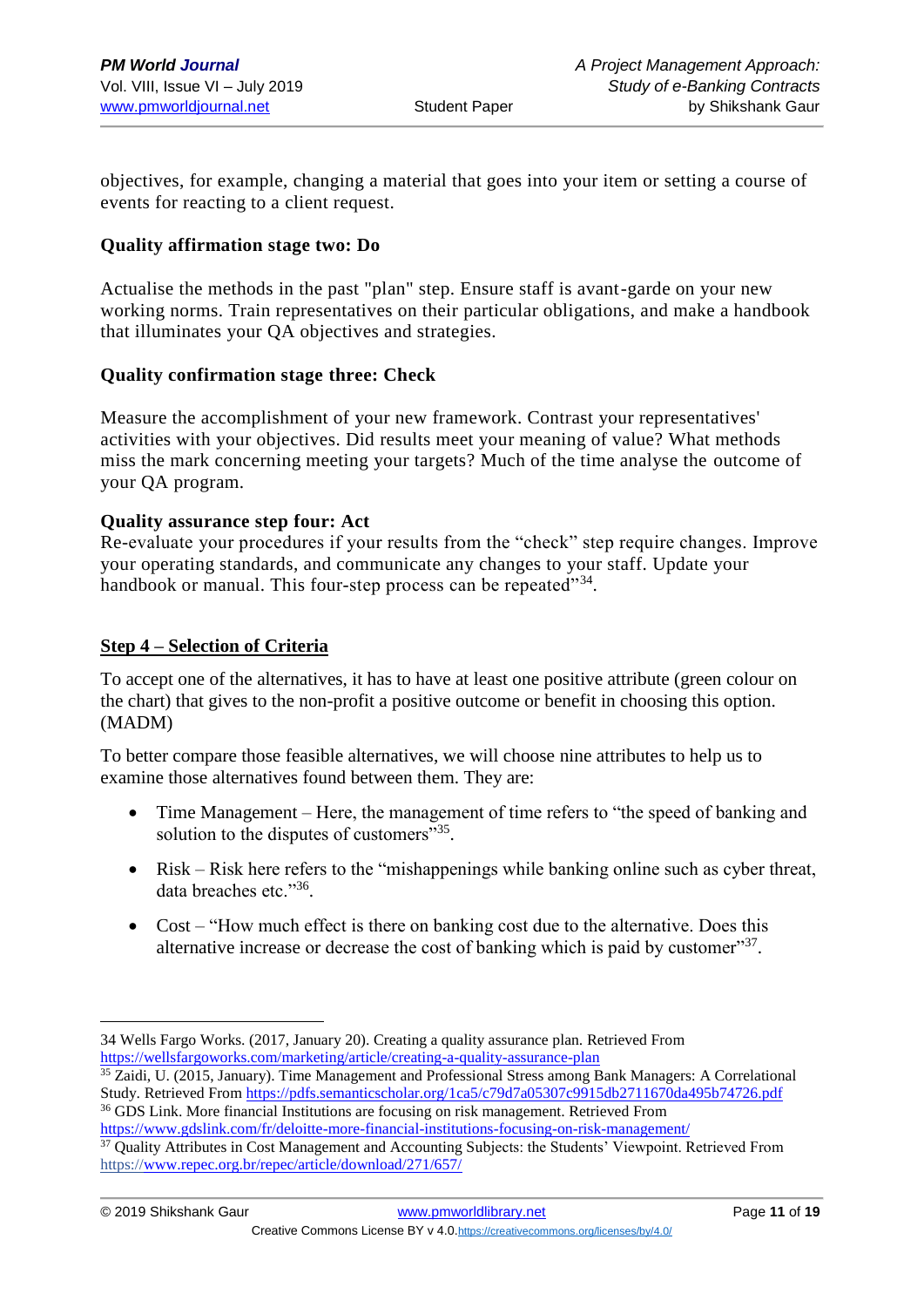- Security "The technical aspects of each alternative is carried out regarding cybersecurity or privacy of customers"<sup>38</sup>.
- Service "How much better services are provided to the consumers, how effectively the complaints of customers are solved by involving each alternative"<sup>39</sup>.
- Bank Reputation "The reputation of banks which is maintained or increased by involving new alternatives"<sup>40</sup>.
- Student's Benefits "The special benefits for students which they get from the bank regarding some gift price, easy loans etc."<sup>41</sup>.
- The proximity of ATM's "How easily can a person get money from the ATM's nearby and how the charges of ATM's are managed" $42$ .
- Financial Benefits "The benefits which the customers get from the bank whether it is in the form of good interest rates, loans, senior citizen's interest rate, service etc."<sup>43</sup>.

| <b>Attributes</b>      | <b>Involvement of</b><br><b>Blockchain</b> | <b>Multichannel</b><br><b>Presence</b> | <b>Cost of Cash</b><br><b>Supply</b> | <b>Adoption of</b><br>customer Service<br><b>Assurance</b> |
|------------------------|--------------------------------------------|----------------------------------------|--------------------------------------|------------------------------------------------------------|
| <b>Time</b>            | $\overline{2}$                             | $\mathbf{2}$                           | 1                                    | $\mathbf{2}$                                               |
| <b>Risk</b>            | $\mathbf{2}$                               | 1                                      | 1                                    | $\mathbf{2}$                                               |
| Cost                   | $\overline{2}$                             | 2.                                     | $\mathbf{2}$                         |                                                            |
| <b>Security</b>        | $\overline{2}$                             | 1                                      | $\overline{2}$                       | $\mathbf{2}$                                               |
| <b>Service</b>         | $\overline{2}$                             | $\overline{2}$                         | $\mathbf{2}$                         | $\mathbf{2}$                                               |
| <b>Bank Reputation</b> | 2                                          |                                        | ኅ                                    | 2                                                          |

<sup>&</sup>lt;sup>38</sup> Rada, I. (2017, October 22). Using banking information security management to ensure system stability and investors' wellbeing. Retrieved From http://science-gate.com/IJAAS/Articles/2018/2018-5-1/07%202018-5-1 pp.49-60.pdf

 $\frac{39}{29}$  Financial Stability Board. (2016, October 19). Key Attributes assessment methodology for the banking sector. Retrieved From [http://www.fsb.org/wp-content/uploads/Key-Attributes-Assessment-Methodology-for-the-Banking-](http://www.fsb.org/wp-content/uploads/Key-Attributes-Assessment-Methodology-for-the-Banking-Sector.pdf)[Sector.pdf](http://www.fsb.org/wp-content/uploads/Key-Attributes-Assessment-Methodology-for-the-Banking-Sector.pdf)

 $\overline{^{40}$  Kanto, D., Run, E. (2015). Science Direct. The reputation quotient as corporate reputation management in the Malaysian banking industry. Retrieved From [https://ac.els-cdn.com/S1877042816301239/1-s2.0-](https://ac.els-cdn.com/S1877042816301239/1-s2.0-S1877042816301239-main.pdf?_tid=671090f6-be46-4967-a686-e3a98addc543&acdnat=1543677697_45d1e86d22a5966ef7b347e527353de7) S1877042816301239-main.pdf? tid=671090f6-be46-4967-a686-

[e3a98addc543&acdnat=1543677697\\_45d1e86d22a5966ef7b347e527353de7](https://ac.els-cdn.com/S1877042816301239/1-s2.0-S1877042816301239-main.pdf?_tid=671090f6-be46-4967-a686-e3a98addc543&acdnat=1543677697_45d1e86d22a5966ef7b347e527353de7)

<sup>41</sup> ERNST & Young. (2010, February). Understanding customer behaviour in retail banking. Retrieved From [https://www.ey.com/Publication/vwLUAssets/Understanding\\_customer\\_behavior\\_in\\_retail\\_banking\\_-](https://www.ey.com/Publication/vwLUAssets/Understanding_customer_behavior_in_retail_banking_-_February_2010/$FILE/EY_Understanding_customer_behavior_in_retail_banking_-_February_2010.pdf)

[\\_February\\_2010/\\$FILE/EY\\_Understanding\\_customer\\_behavior\\_in\\_retail\\_banking\\_-\\_February\\_2010.pdf](https://www.ey.com/Publication/vwLUAssets/Understanding_customer_behavior_in_retail_banking_-_February_2010/$FILE/EY_Understanding_customer_behavior_in_retail_banking_-_February_2010.pdf) <sup>42</sup> Wolken, J. Brevoort, K. (2008, July 10). Does distance matter in banking. Retrieved From

[https://www.ey.com/Publication/vwLUAssets/Understanding\\_customer\\_behavior\\_in\\_retail\\_banking\\_-](https://www.ey.com/Publication/vwLUAssets/Understanding_customer_behavior_in_retail_banking_-_February_2010/$FILE/EY_Understanding_customer_behavior_in_retail_banking_-_February_2010.pdf) February\_2010/\$FILE/EY\_Understanding\_customer\_behavior\_in\_retail\_banking\_-\_February\_2010.pdf

<sup>&</sup>lt;sup>43</sup> Kotykhov, M. Determinant attributes of customer choice of banks. Retrieved From [https://www.researchgate.net/publication/30040316\\_Determinant\\_attributes\\_of\\_customer\\_choice\\_of\\_banks\\_supply](https://www.researchgate.net/publication/30040316_Determinant_attributes_of_customer_choice_of_banks_supplying_mortgage_products)

[ing\\_mortgage\\_products](https://www.researchgate.net/publication/30040316_Determinant_attributes_of_customer_choice_of_banks_supplying_mortgage_products)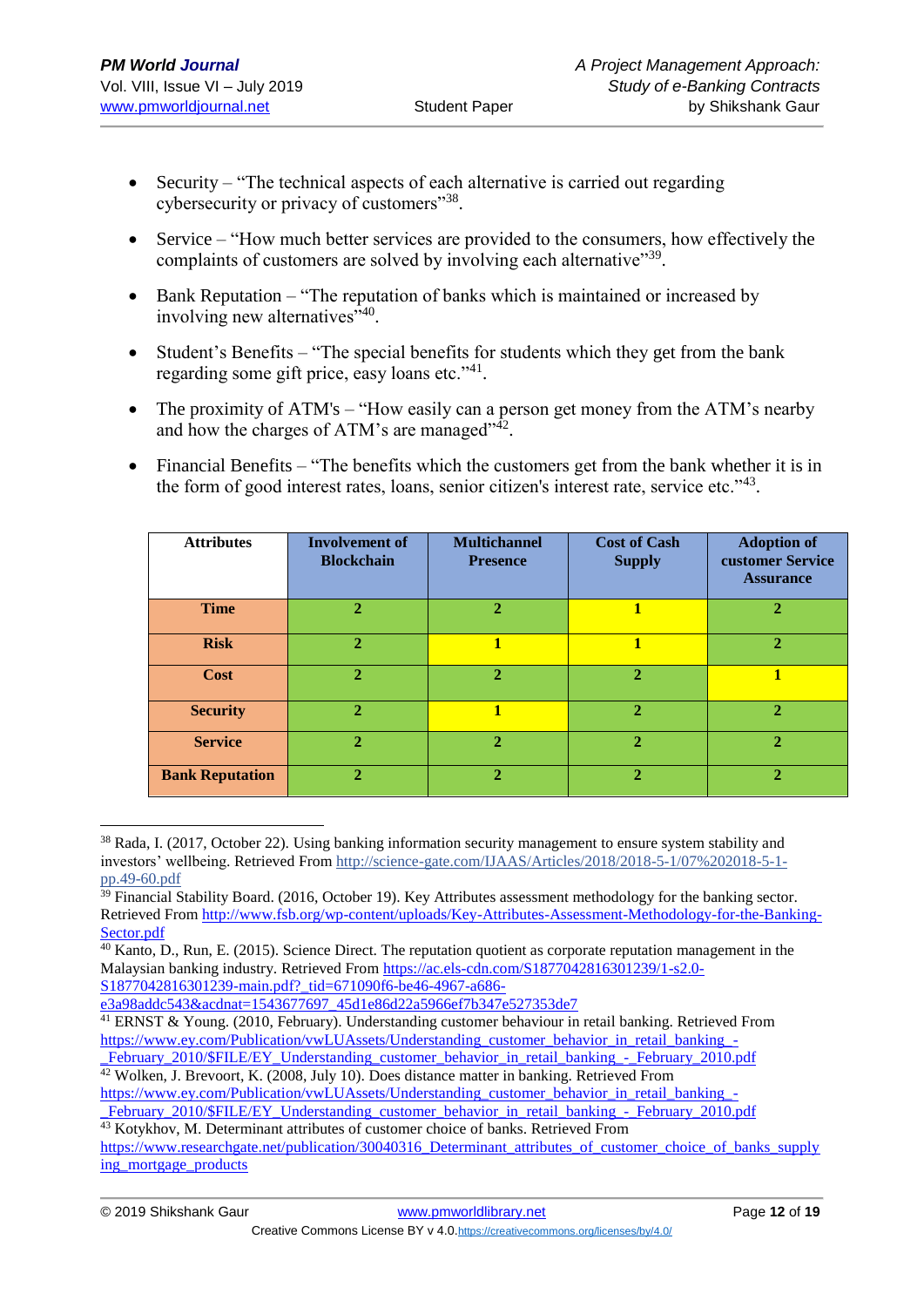| <b>Student's Benefits</b> |  |  |
|---------------------------|--|--|
| The proximity of<br>ATM's |  |  |
| <b>Financial Benefits</b> |  |  |
| <b>Total</b>              |  |  |

Figure 5: Multi-attribute decision-making matrix<sup>44</sup>.

According to MADM, we can narrow the alternative into three options:  $1<sup>st</sup>$ ,  $2<sup>nd</sup>$  and  $4<sup>th</sup>$  options.

#### **FINDINGS**

#### **Step – 5 Analysis and Comparison of Analysis**

In this section, we compare the alternatives with the quantitative representation. Before moving further, we will choose a quantitative number for each alternative

| <b>Attributes</b> | <b>Time</b> | <b>Risk</b>    | Cost         | <b>Security</b> | <b>Service</b> | <b>Bank</b><br><b>Reputation</b> | Student's<br><b>Benefits</b> | <b>The</b><br>proximity<br>of ATM's | <b>Financial</b><br><b>Benefits</b> |
|-------------------|-------------|----------------|--------------|-----------------|----------------|----------------------------------|------------------------------|-------------------------------------|-------------------------------------|
| Low               |             |                |              | $\mathbf{0}$    | 0              | 0                                | $\mathbf{0}$                 |                                     | 0                                   |
| <b>Medium</b>     | 0.5         | 0.45           | 0.75         | 0.35            | 0.45           | 0.5                              | 0.3                          | 0.8                                 | 0.4                                 |
| Good              | 0.2         | 0.25           | 0.55         | 0.70            | 0.65           | 0.85                             | 0.55                         | 0.6                                 | 0.6                                 |
| <b>Excellent</b>  | $\Omega$    | $\overline{0}$ | $\mathbf{0}$ |                 |                |                                  |                              | $\theta$                            |                                     |

Figure 6: Quantitative Representative of Attributes.<sup>45</sup>

Among the four alternatives, three feasible alternatives were narrowed down:

- Involvement of Blockchains
- Multichannel Presence
- Adoption of Customer Service Assurance

Therefore,

<sup>&</sup>lt;sup>44</sup> Image by Author.

<sup>&</sup>lt;sup>45</sup> Image by Author.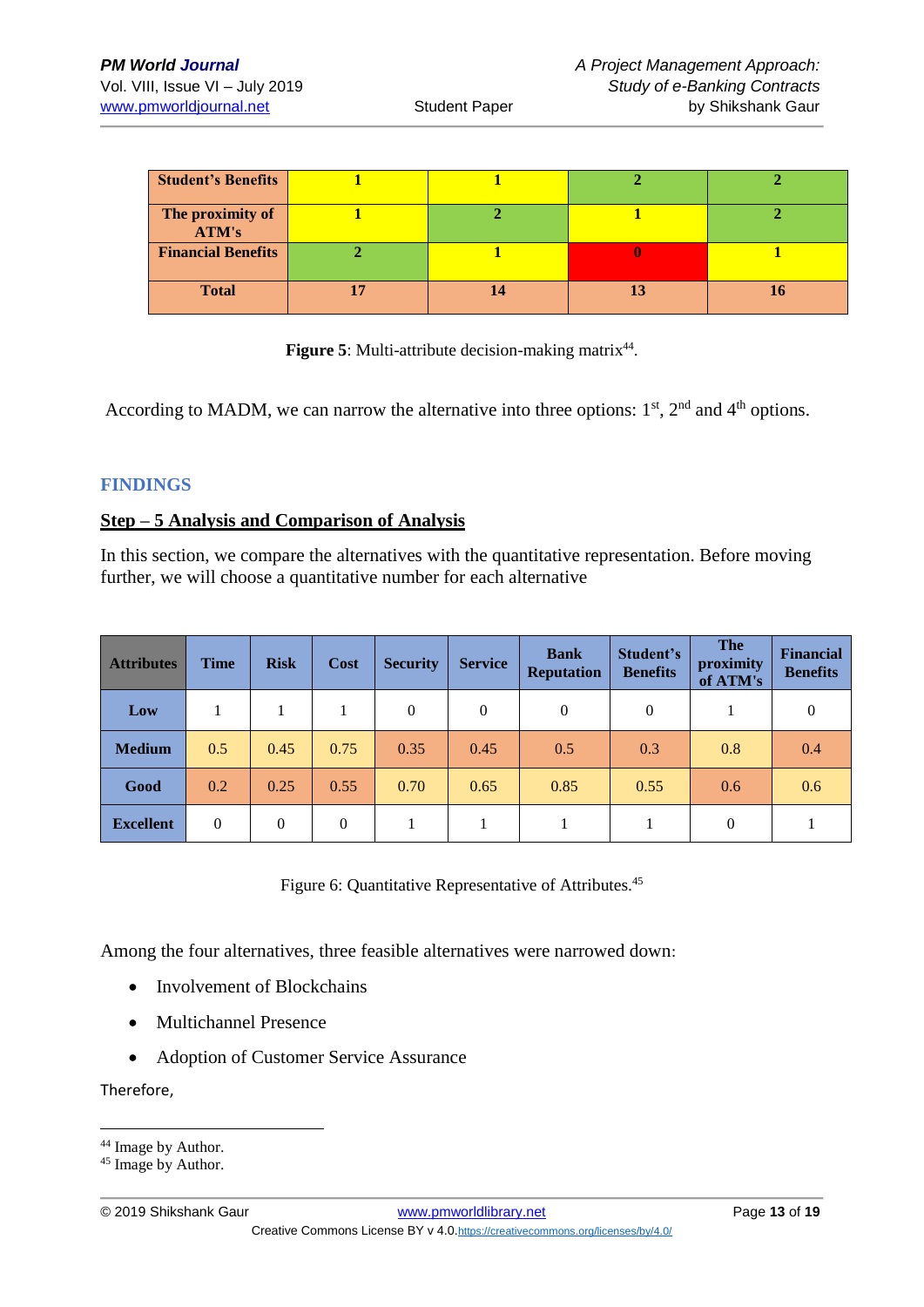| Involvement of<br><b>Attributes</b><br><b>Blockchains</b> |      | <b>Multichannel Presence</b> | <b>Adoption of Customer</b><br><b>Service Assurance</b> |  |  |
|-----------------------------------------------------------|------|------------------------------|---------------------------------------------------------|--|--|
| <b>Time</b>                                               |      |                              |                                                         |  |  |
| <b>Risk</b>                                               | 0.45 | 0.25                         | 0.45                                                    |  |  |
| <b>Cost</b>                                               |      | 0.75                         | 0.55                                                    |  |  |
| <b>Security</b>                                           | 0.7  | 0.35                         | 0.70                                                    |  |  |
| <b>Service</b>                                            | 0.65 | 0.65                         | 0.65                                                    |  |  |
| <b>Bank Reputation</b>                                    |      | 0.85                         | 0.85                                                    |  |  |
| <b>Student's Benefits</b>                                 | 0.3  | 0.3                          | 0.3                                                     |  |  |
| The proximity of<br>ATM's                                 | 0.60 |                              | 0.8                                                     |  |  |
| <b>Financial Benefits</b>                                 |      | 0.4                          | 0.4                                                     |  |  |
| Total                                                     | 6.7  | 5.55                         | 5.7                                                     |  |  |

Figure 7: Relative Weighing.<sup>46</sup>

After relative weighing of the selected alternatives, we will move on to a pair-wise analysis of attributes. A Pair-wise analysis is a method of comparing customer's requirements/attributes to form a fundamental design decision.

|                                     | <b>Time</b>      | <b>Risk</b>      | Cost           | <b>Security</b>  | <b>Service</b> | <b>Bank</b><br><b>Reputation</b> | Student's<br><b>Benefits</b> | <b>The</b><br>proximity<br>of ATM's | <b>Financial</b><br><b>Benefits</b> | <b>Score</b>            | <b>Ordinal</b><br><b>Rankings</b> |
|-------------------------------------|------------------|------------------|----------------|------------------|----------------|----------------------------------|------------------------------|-------------------------------------|-------------------------------------|-------------------------|-----------------------------------|
| <b>Time</b>                         | $\mathbf{X}$     | $\mathbf{1}$     | 1              | $\boldsymbol{0}$ | $\mathbf{1}$   | $\mathbf{1}$                     | $\boldsymbol{0}$             | $\mathbf{1}$                        | $\mathbf{1}$                        | 6                       | 5                                 |
| <b>Risk</b>                         | $\mathbf{1}$     | $\mathbf{X}$     | $\mathbf{1}$   | $\mathbf{1}$     | $\mathbf{1}$   | $\mathbf{1}$                     | $\mathbf{0}$                 | $\mathbf{1}$                        | $\mathbf{1}$                        | 7                       | $\overline{\mathbf{4}}$           |
| Cost                                | $\mathbf{1}$     | $\mathbf{1}$     | X              | $\overline{2}$   | $\mathbf{1}$   | $\mathbf{1}$                     | $\mathbf 1$                  | $\mathbf{1}$                        | $\mathbf{1}$                        | 9                       | $\boldsymbol{2}$                  |
| <b>Security</b>                     | $\boldsymbol{0}$ | 1                | $\overline{2}$ | X                | $\mathbf{1}$   | $\overline{2}$                   | $\boldsymbol{0}$             | $\boldsymbol{0}$                    | $\boldsymbol{0}$                    | 6                       | 6                                 |
| <b>Service</b>                      | $\mathbf{1}$     | $\mathbf{1}$     | 1              | 1                | $\mathbf X$    | $\mathbf{1}$                     | $\mathbf{1}$                 | $\mathbf{1}$                        | $\mathbf{1}$                        | 8                       | $\overline{\mathbf{3}}$           |
| <b>Bank</b><br><b>Reputation</b>    | $\mathbf{1}$     | $\mathbf{1}$     | $\mathbf{1}$   | $\overline{2}$   | $\mathbf{1}$   | $\mathbf X$                      | $\mathbf{1}$                 | $\mathbf{1}$                        | $\mathfrak{2}$                      | 10                      | $\mathbf{1}$                      |
| <b>Student's</b><br><b>Benefits</b> | $\boldsymbol{0}$ | $\boldsymbol{0}$ | 1              | $\boldsymbol{0}$ | $\mathbf{1}$   | $\mathbf{1}$                     | $\mathbf X$                  | $\boldsymbol{0}$                    | $\boldsymbol{0}$                    | $\overline{\mathbf{3}}$ | $\boldsymbol{9}$                  |
| <b>The</b><br>proximity<br>of ATM's | $\mathbf{1}$     | $\mathbf 1$      | 1              | $\boldsymbol{0}$ | $\mathbf{1}$   | $\mathbf{1}$                     | $\boldsymbol{0}$             | $\mathbf X$                         | $\boldsymbol{0}$                    | 5                       | 8                                 |
| <b>Financial</b><br><b>Benefits</b> | $\mathbf{1}$     | $\mathbf{1}$     | 1              | $\boldsymbol{0}$ | 1              | $\overline{2}$                   | $\boldsymbol{0}$             | $\mathbf{0}$                        | X                                   | 6                       | 7                                 |

Figure 8: Pairwise Analysis. 47

<sup>&</sup>lt;sup>46</sup> Image by Author.

<sup>&</sup>lt;sup>47</sup> Image by Author.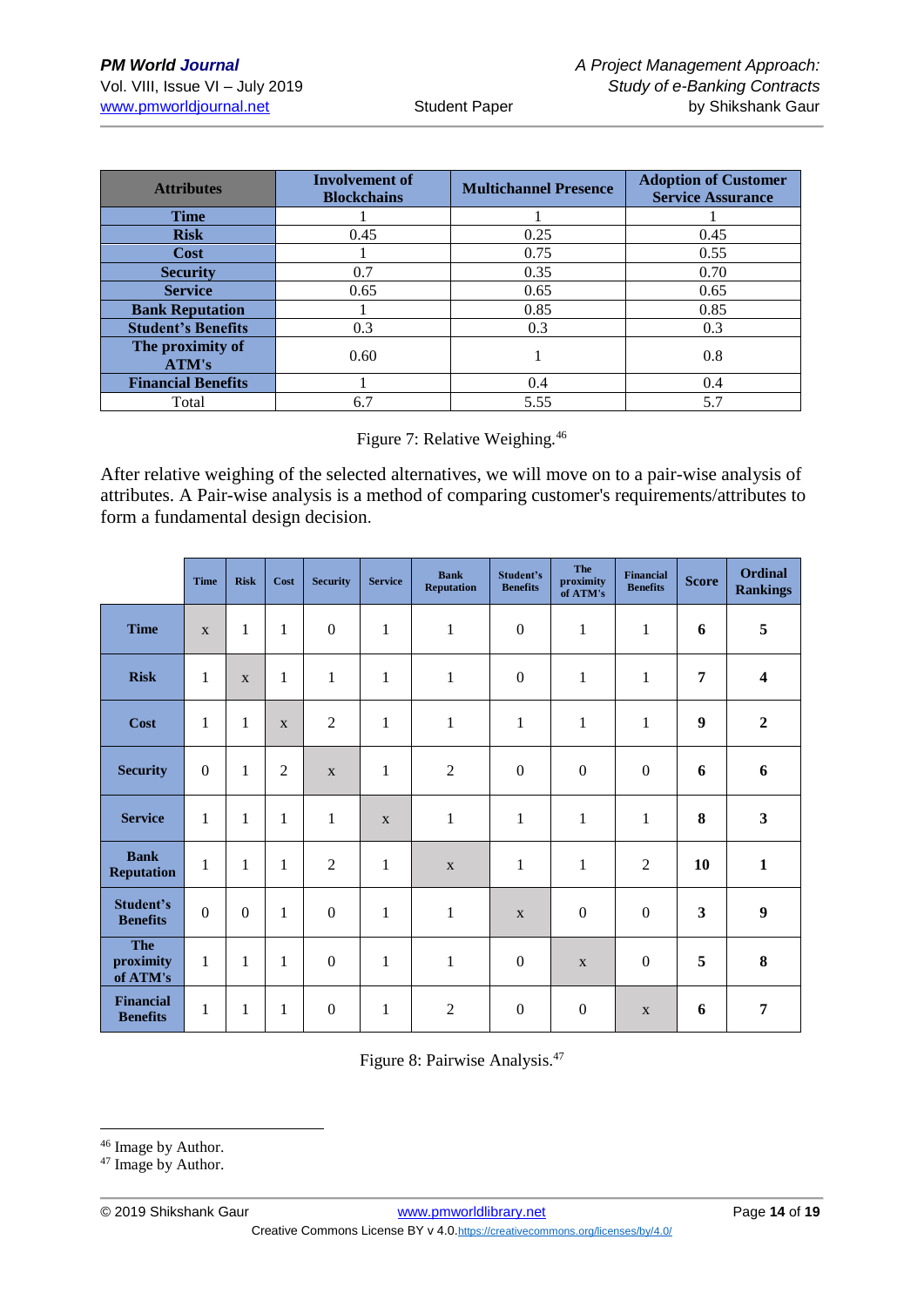After using pair-wise analysis by comparing each attribute, we can figure out the ranking of each attribute.

The ranking of each attribute is as follows,

| <b>Ranking</b>            |  |  |  |  |  |  |
|---------------------------|--|--|--|--|--|--|
| <b>Bank Reputation</b>    |  |  |  |  |  |  |
| Cost                      |  |  |  |  |  |  |
| <b>Service</b>            |  |  |  |  |  |  |
| <b>Risk</b>               |  |  |  |  |  |  |
| <b>Time</b>               |  |  |  |  |  |  |
| <b>Security</b>           |  |  |  |  |  |  |
| <b>Financial Benefits</b> |  |  |  |  |  |  |
| The proximity of ATM's    |  |  |  |  |  |  |
| <b>Student's Benefits</b> |  |  |  |  |  |  |

Figure 9: Pairwise Analysis Ranking<sup>48</sup>

Now, we have rankings of attributes. So, we will move on to additive weighting technique

|                                     |                                 |                                | Involvement of<br><b>Blockchain</b> |         |      | <b>Multichannel</b><br><b>Presence</b> | <b>Adoption of</b><br><b>Customer Service</b><br><b>Assurance</b> |         |
|-------------------------------------|---------------------------------|--------------------------------|-------------------------------------|---------|------|----------------------------------------|-------------------------------------------------------------------|---------|
| <b>Attributes</b>                   | <b>Relative</b><br><b>Ranks</b> | <b>Normalized</b><br>Weight(A) | (B)                                 | $(A*B)$ | (C)  | $(A*C)$                                | <b>(D)</b>                                                        | $(A*D)$ |
| <b>Time</b>                         | 5                               | 0.11                           | 1                                   | 0.11    | 1    | 0.11                                   | 1                                                                 | 0.11    |
| <b>Risk</b>                         | 4                               | 0.09                           | 0.45                                | 0.04    | 0.25 | 0.02                                   | 0.45                                                              | 0.04    |
| Cost                                | $\overline{2}$                  | 0.04                           |                                     | 0.04    | 0.75 | 0.03                                   | 0.55                                                              | 0.02    |
| <b>Security</b>                     | 6                               | 0.13                           | 0.7                                 | 0.09    | 0.35 | 0.04                                   | 0.7                                                               | 0.09    |
| <b>Service</b>                      | 3                               | 0.07                           | 0.65                                | 0.04    | 0.65 | 0.04                                   | 0.65                                                              | 0.04    |
| <b>Bank</b><br><b>Reputation</b>    | 1                               | 0.02                           | 1                                   | 0.02    | 0.85 | 0.01                                   | 0.85                                                              | 0.01    |
| Student's<br><b>Benefits</b>        | 9                               | 0.2                            | 0.3                                 | 0.06    | 0.3  | 0.06                                   | 0.3                                                               | 0.06    |
| <b>The</b><br>proximity<br>of ATM's | 8                               | 0.18                           | 0.60                                | 0.1     | 1    | 0.18                                   | 0.8                                                               | 0.14    |
| <b>Financial</b><br><b>Benefits</b> | $\overline{7}$                  | 0.16                           | 1                                   | 0.16    | 0.4  | 0.06                                   | 0.4                                                               | 0.06    |
| <b>Total</b>                        | 45                              | $\mathbf{1}$                   | 6.7                                 | 0.66    | 5.55 | 0.55                                   | 5.7                                                               | 0.57    |

Figure 10: Additive Weighting Technique<sup>49</sup>

<sup>48</sup> Image by Author.

<sup>&</sup>lt;sup>49</sup> Image by Author.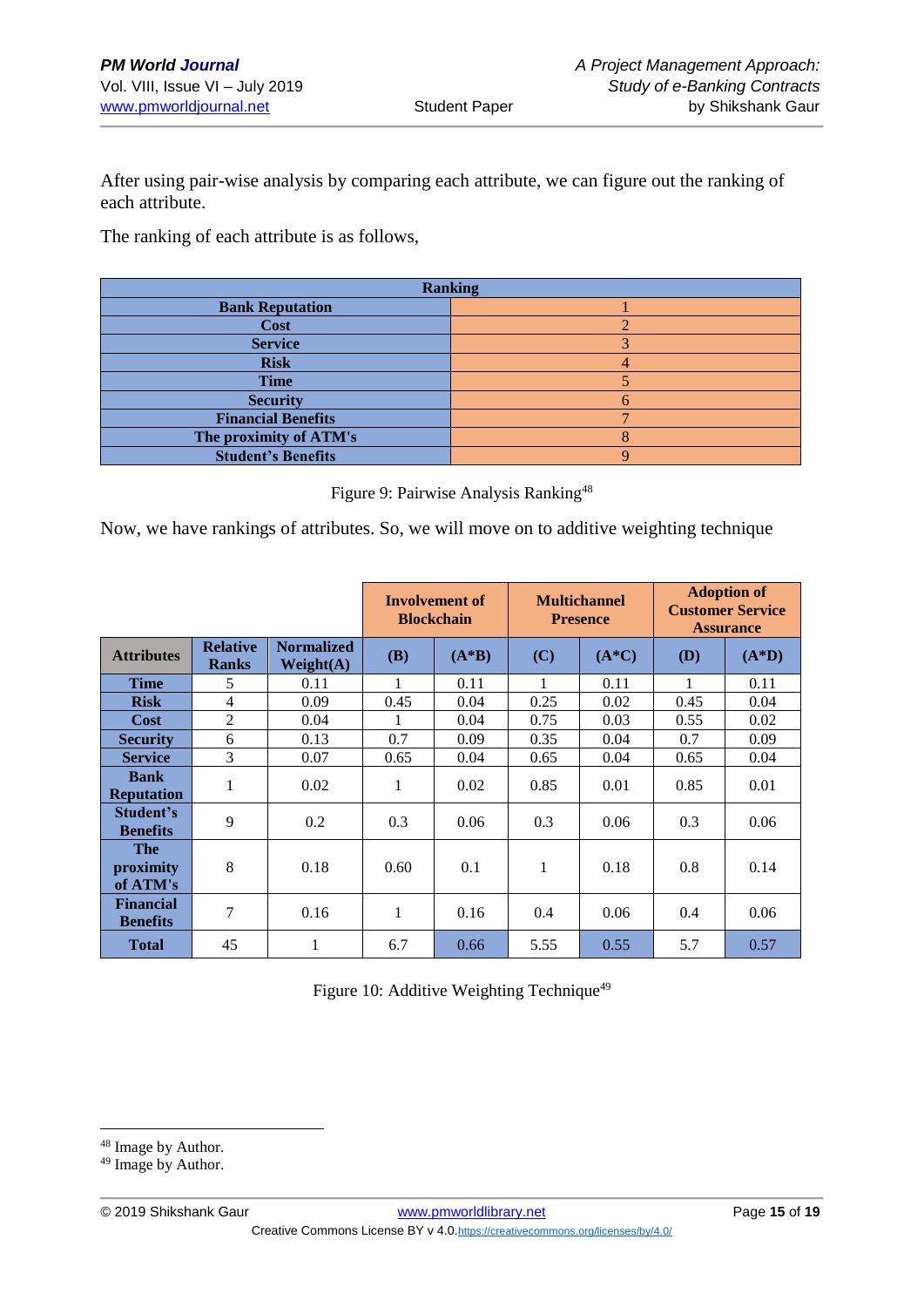## **Step – 6 Selection of preferred alternative**

After completing the analysis, we can rank the alternatives in the following order:

- 1. Involving blockchain in contracts.
- 2. Adoption of customer service assurance.
- 3. Multichannel presence.

#### **Step – 7 Performance monitoring and post evaluation of results**

This investigation was done to find the best alternative. Initially, I have taken four alternatives which can serve in the e-contracts for better results, so that we can figure out the most effective way for the betterment of contracts.

For this analysis, the four feasible alternatives were narrowed to three through pair-wise analysis after that additive weighting technique was used for picking out the best alternative which can be the most influential alternative among all and who can solve the problems in online banking and e-contracts up to a greater extent.

## **CONCLUSION**

The purpose of this paper was this paper was to find out answers of the following questions:

- How can smart contracts reduce the disputes?
- How can cybercrime be reduced with the help of smart contracts?
- What are the advantages of smart contracts over e-contracts?
- How can banking charges be reduced with the help of smart contracts?
- What is the future of banking with smart contracts?

In this paper, we have presented an analysis of the impact of cybercrime and fraud in the PM world and the Online Banking sector. In this kind of contract, you need to be careful about several points and T&Cs. The more important topic is the safety and social impact on technology and customers.

#### **Recommendation**

As we have discussed earlier in this paper about the problems which are currently faced by online banking. For banks to work efficiently:

- Banks should use blockchain in e-contracts as this will be a solution fulfilling various attributes and can overcome multiple other problems.
- Banks should adopt customer service assurance as one of the main alternatives. As banks are for people so banks should set up call centres for their customers and banks should often ask feedbacks from customers to overcome their issues.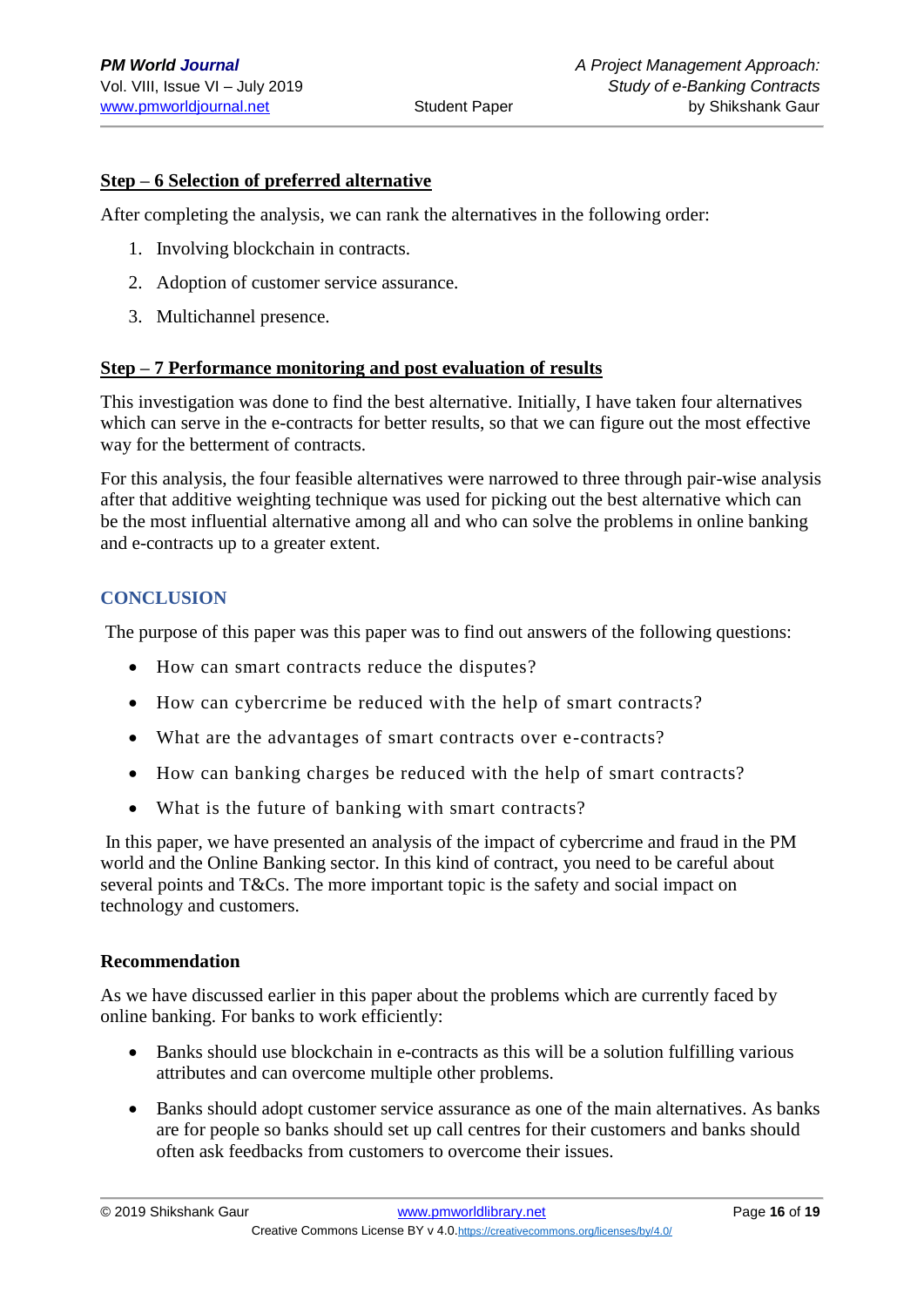## **BIBLIOGRAPHY**

- 1. Faure, A. (December 2013). Banking: An Introduction. Retrieved From [https://www.researchgate.net/publication/259579344\\_Banking\\_An\\_Introduction](https://www.researchgate.net/publication/259579344_Banking_An_Introduction)
- 2. Freixas, X., Rochet, J. (2008, March). The Microeconomics of Banking. Retrieved From <https://financelecturer.files.wordpress.com/2016/05/microeconomics-of-banking-freixas.pdf>
- 3. Crin, M. (1998). Banking and Finance on the Internet. Retrieved From [https://books.google.fr/books?id=l94FEs](https://books.google.fr/books?id=l94FEs-lMu4C&pg=PA41&lpg=PA41&dq=pronto+home+banking&source=web&ots=EANGZE3BIP&sig=stuB2zgENrZkD8BjiSKOriVABCI&hl=en&sa=X&oi=book_result&ct=result&redir_esc=y#v=onepage&q=pronto%20home%20banking&f=false)[lMu4C&pg=PA41&lpg=PA41&dq=pronto+home+banking&source=web&ots=EANGZE3BIP&si](https://books.google.fr/books?id=l94FEs-lMu4C&pg=PA41&lpg=PA41&dq=pronto+home+banking&source=web&ots=EANGZE3BIP&sig=stuB2zgENrZkD8BjiSKOriVABCI&hl=en&sa=X&oi=book_result&ct=result&redir_esc=y#v=onepage&q=pronto%20home%20banking&f=false) [g=stuB2zgENrZkD8BjiSKOriVABCI&hl=en&sa=X&oi=book\\_result&ct=result&redir\\_esc=y#v=](https://books.google.fr/books?id=l94FEs-lMu4C&pg=PA41&lpg=PA41&dq=pronto+home+banking&source=web&ots=EANGZE3BIP&sig=stuB2zgENrZkD8BjiSKOriVABCI&hl=en&sa=X&oi=book_result&ct=result&redir_esc=y#v=onepage&q=pronto%20home%20banking&f=false) [onepage&q=pronto%20home%20banking&f=false](https://books.google.fr/books?id=l94FEs-lMu4C&pg=PA41&lpg=PA41&dq=pronto+home+banking&source=web&ots=EANGZE3BIP&sig=stuB2zgENrZkD8BjiSKOriVABCI&hl=en&sa=X&oi=book_result&ct=result&redir_esc=y#v=onepage&q=pronto%20home%20banking&f=false)
- 4. Portfolio of projects, Article01.1.2.1.07. Retrieved from: <http://www.planningplanet.com/guild/gpccar/introduction-to-managing-project-controls>
- 5. Planning Planet. (n.d.). Guild of Project Controls Compendium and Reference. Retrieved (2018, November). Retrieved From: [http://www.planningplanet.com/guild/gpccar/managing-contracts](http://www.planningplanet.com/guild/gpccar/managing-contracts-managing-the-contract)[managing-the-contract](http://www.planningplanet.com/guild/gpccar/managing-contracts-managing-the-contract)
- 6. Feelium ICO-cryptocurrency. (2018, June 12). Do you think E-Contracts and Smart Contracts are the same? Think again. Retrieved From [https://medium.com/@feelium/do-you-think](https://medium.com/@feelium/do-you-think-e-contracts-and-smart-%20%20%20%20contracts-are-the-same-think-again-61d29010f9b7)[e-contracts-and-smart- contracts-are-the-same-think-again-61d29010f9b7](https://medium.com/@feelium/do-you-think-e-contracts-and-smart-%20%20%20%20contracts-are-the-same-think-again-61d29010f9b7)
- 7. 7. Brignall, M. (2015, November 21). So you think you are safe doing internet banking. Retrieved From [https://www.theguardian.com/money/2015/nov/21/safe-internet-banking-cyber-security](https://www.theguardian.com/money/2015/nov/21/safe-internet-banking-cyber-security-online)[online](https://www.theguardian.com/money/2015/nov/21/safe-internet-banking-cyber-security-online)
- 8. 8. Brignall, M. (2015, November 21). So you think you are safe doing internet banking. Retrieved From [https://www.theguardian.com/money/2015/nov/21/safe-internet-banking](https://www.theguardian.com/money/2015/nov/21/safe-internet-banking-cyber-security-online)
- 9. 9. Stone, S. (2016, August 8). The chargeback process: Explained. Retrieved From <https://chargeback.com/chargeback-process/>
- 10. 10. Davies, Z. (2015, April 1). Understanding risks for small businesses accepting online payments. Retrieved From [https://pinpayments.com/blog/understanding-risks-of-accepting](https://pinpayments.com/blog/understanding-risks-of-accepting-payments-online)[payments-online](https://pinpayments.com/blog/understanding-risks-of-accepting-payments-online)
- 11. 11. Hutt, R. (2016, June 17). World Economy Forum: All you need to know about blockchains. Retrieved From<https://www.weforum.org/agenda/2016/06/blockchain-explained-simply/>
- 12. 12. Smart Contracts. (2018, February 10). How to use smart contracts in banking. Retrieved From <https://nulltx.com/how-to-use-smart-contracts-in-banking/>
- 13. 13. Iskandar, K. Booking Bug: What will blockchain mean for banks? Retrieved From <https://www.bookingbug.com/blog/what-blockchain-will-mean-for-banks/>
- 14. 14. Deloitte. Banking on the Future: vision 2020. Retrieved From [https://www2.deloitte.com/content/dam/Deloitte/in/Documents/financial-services/in-fs-deloitte](https://www2.deloitte.com/content/dam/Deloitte/in/Documents/financial-services/in-fs-deloitte-banking-colloquium-thoughtpaper-cii.pdf)[banking-colloquium-thoughtpaper-cii.pdf](https://www2.deloitte.com/content/dam/Deloitte/in/Documents/financial-services/in-fs-deloitte-banking-colloquium-thoughtpaper-cii.pdf)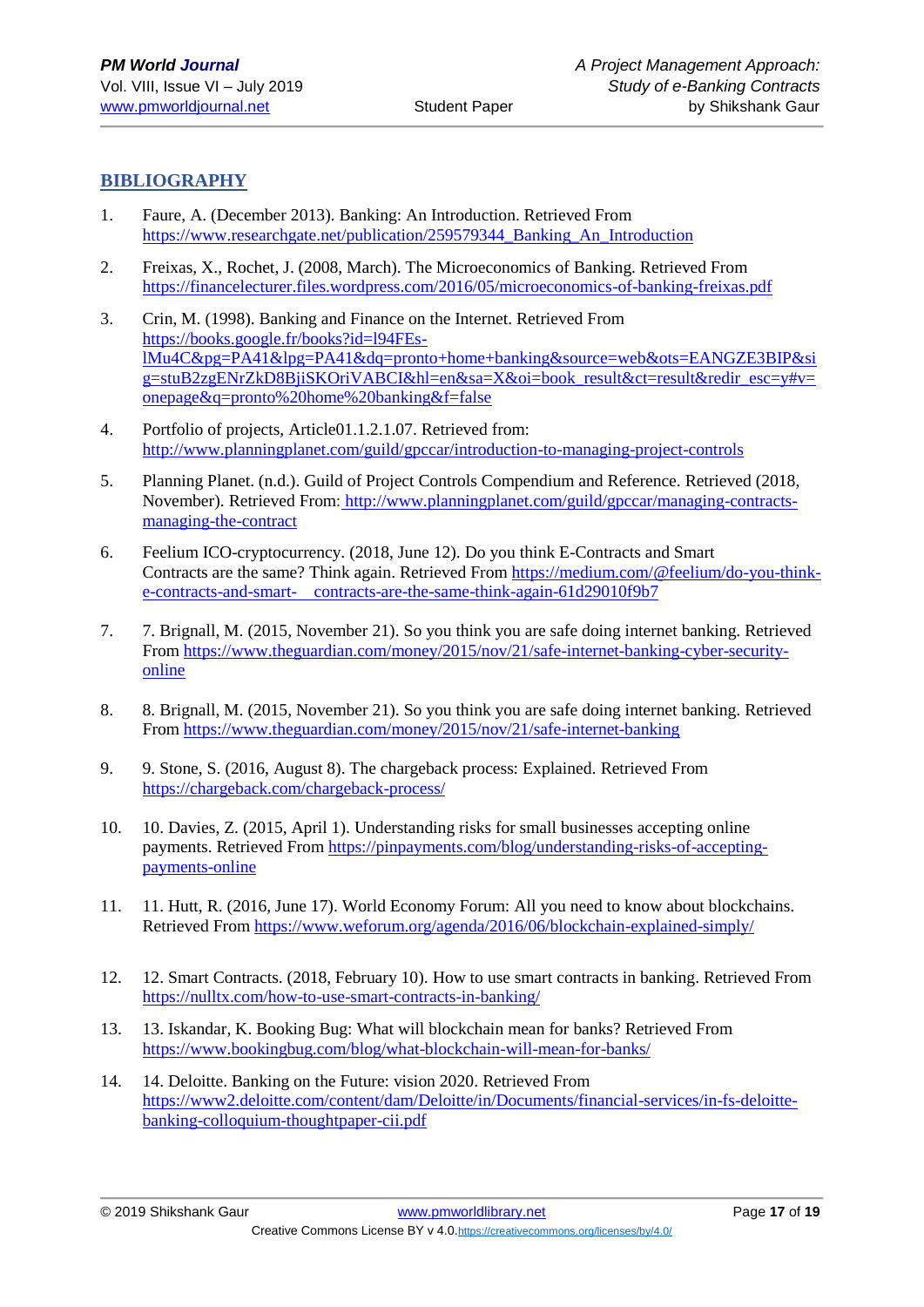- 15. 15. Deloitte. Banking on the Future: vision 2020. Retrieved From [https://www2.deloitte.com/content/dam/Deloitte/in/Documents/financial-services/in-fs-deloitte](https://www2.deloitte.com/content/dam/Deloitte/in/Documents/financial-services/in-fs-deloitte-banking-colloquium-thoughtpaper-cii.pdf)[banking-colloquium-thoughtpaper-cii.pdf](https://www2.deloitte.com/content/dam/Deloitte/in/Documents/financial-services/in-fs-deloitte-banking-colloquium-thoughtpaper-cii.pdf)
- 16. 16. Deloitte. Optimising the Retail Bank Supply Chain. Retrieved From [https://www2.deloitte.com/content/dam/Deloitte/global/Documents/Financial-Services/gx-fsi-ca](https://www2.deloitte.com/content/dam/Deloitte/global/Documents/Financial-Services/gx-fsi-ca-optimizing-the-retail-bank-supply-chain-2013-10.pdf)[optimizing-the-retail-bank-supply-chain-2013-10.pdf](https://www2.deloitte.com/content/dam/Deloitte/global/Documents/Financial-Services/gx-fsi-ca-optimizing-the-retail-bank-supply-chain-2013-10.pdf)
- 17. 17. Wells Fargo Works. (2017, January 20). Creating a quality assurance plan. Retrieved From<https://wellsfargoworks.com/marketing/article/creating-a-quality-assurance-plan>
- 18. 18. Halder, K. (2016, February). A Study on Online Banking in India. Retrieved From <https://www.slideshare.net/KoushikHalder4/total-project-report-koushik-58895874>
- 19. 19. Iskandar, K. Booking Bug: What will blockchain mean for banks? Retrieved From <https://www.bookingbug.com/blog/what-blockchain-will-mean-for-banks/>
- 20. 20. Bobs guide. (2014, October 28). Riskshield: connecting the dots in multi-channel fraud. Retrieved From [https://www2.deloitte.com/content/dam/Deloitte/in/Documents/financial](https://www2.deloitte.com/content/dam/Deloitte/in/Documents/financial-services/in-fs-deloitte-banking-colloquium-thoughtpaper-cii.pdf)[services/in-fs-deloitte-banking-colloquium-thoughtpaper-cii.pdf](https://www2.deloitte.com/content/dam/Deloitte/in/Documents/financial-services/in-fs-deloitte-banking-colloquium-thoughtpaper-cii.pdf)
- 21. 21. Mckinsey. (2018, August). Attacking the Cost of Cash. Retrieved From <https://www.mckinsey.com/industries/financial-services/our-insights/attacking-the-cost-of-cash>
- 22. 22. Munusamy, J. (2010, January). Service quality delivery and its impact on customer satisfaction in the banking sector in Malaysia. Retrieved From https://www.researchgate.net/publication/303238622 Service quality delivery and its impact on [\\_customer\\_satisfaction\\_in\\_the\\_banking\\_sector\\_in\\_Malaysia](https://www.researchgate.net/publication/303238622_Service_quality_delivery_and_its_impact_on_customer_satisfaction_in_the_banking_sector_in_Malaysia)
- 23. 23. Zaidi, U. (2015, January). Time Management and Professional Stress among Bank Managers: A Correlational Study. Retrieved From <https://pdfs.semanticscholar.org/1ca5/c79d7a05307c9915db2711670da495b74726.pdf>
- 24. 24. GDS Link. More financial Institutions are focusing on risk management. Retrieved From <https://www.gdslink.com/fr/deloitte-more-financial-institutions-focusing-on-risk-management/>
- 25. Quality Attributes in Cost Management and Accounting Subjects: the Students' Viewpoint. Retrieved From https:/[/www.repec.org.br/repec/article/download/271/657/](http://www.repec.org.br/repec/article/download/271/657/)
- 26. 26. Rada, I. (2017, October 22). Using banking information security management to ensure system stability and investors' wellbeing. Retrieved From http://sciencegate.com/IJAAS/Articles/2018/2018-5-1/07%202018-5-1-pp.49-60.pdf
- 27. 27. Financial Stability Board. (2016, October 19). Key Attributes assessment methodology for the banking sector. Retrieved From [http://www.fsb.org/wp-content/uploads/Key-Attributes-](http://www.fsb.org/wp-content/uploads/Key-Attributes-Assessment-Methodology-for-the-Banking-Sector.pdf)[Assessment-Methodology-for-the-Banking-Sector.pdf](http://www.fsb.org/wp-content/uploads/Key-Attributes-Assessment-Methodology-for-the-Banking-Sector.pdf)
- 28. 28. ERNST & Young. (2010, February). Understanding customer behaviour in retail banking. Retrieved From [https://www.ey.com/Publication/vwLUAssets/Understanding\\_customer\\_behavior\\_in\\_retail\\_bankin](https://www.ey.com/Publication/vwLUAssets/Understanding_customer_behavior_in_retail_banking_-_February_2010/$FILE/EY_Understanding_customer_behavior_in_retail_banking_-_February_2010.pdf) [g\\_-\\_February\\_2010/\\$FILE/EY\\_Understanding\\_customer\\_behavior\\_in\\_retail\\_banking\\_-](https://www.ey.com/Publication/vwLUAssets/Understanding_customer_behavior_in_retail_banking_-_February_2010/$FILE/EY_Understanding_customer_behavior_in_retail_banking_-_February_2010.pdf) [\\_February\\_2010.pdf](https://www.ey.com/Publication/vwLUAssets/Understanding_customer_behavior_in_retail_banking_-_February_2010/$FILE/EY_Understanding_customer_behavior_in_retail_banking_-_February_2010.pdf)